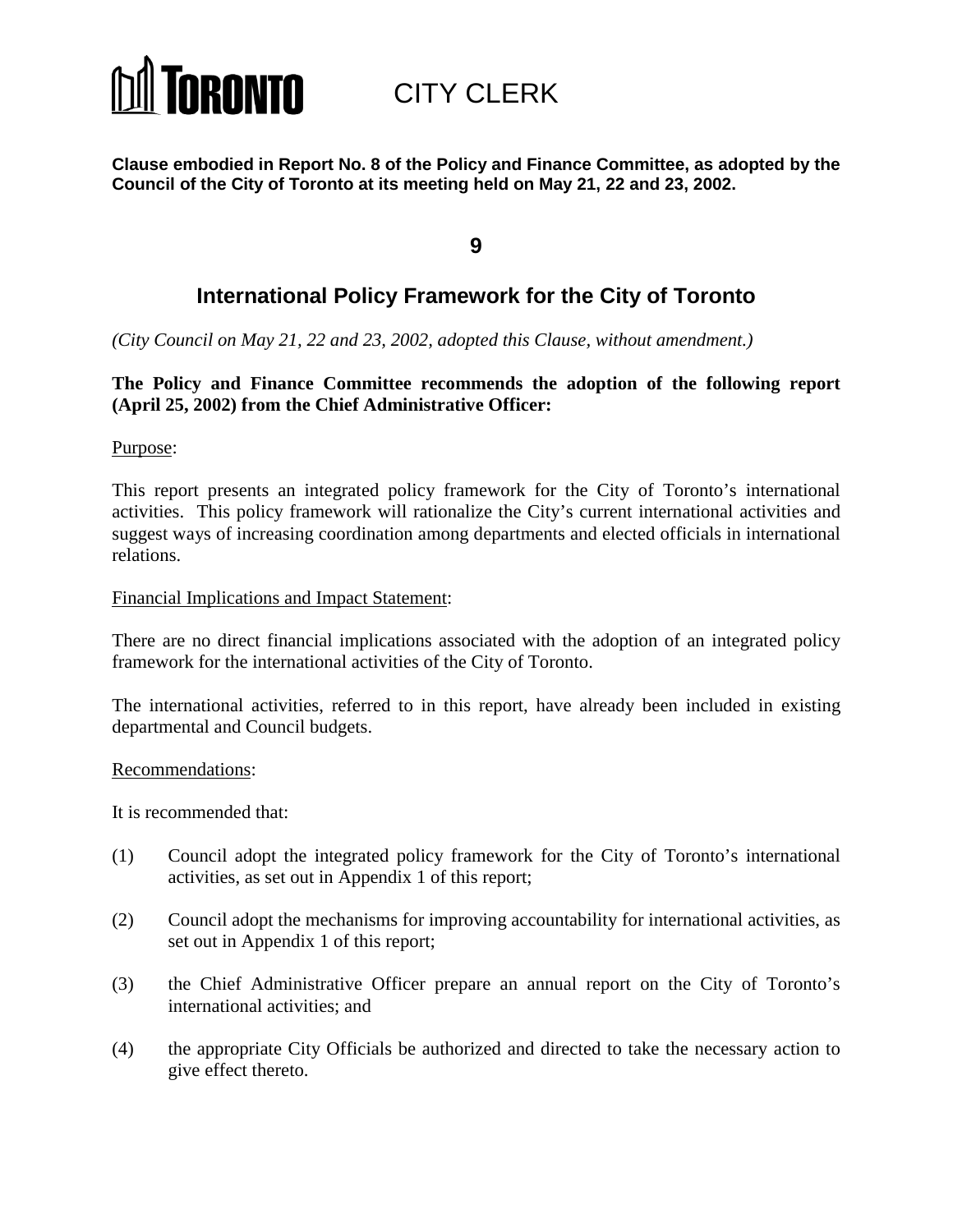# Background:

At its meeting on March 24, 1999, the Economic Development and Parks Committee recommended that the Chief Administrative Officer, in cooperation with relevant City departments, develop a corporate framework for the international activities of the City of Toronto. This policy framework should outline the City of Toronto's major international goals and demonstrate how these goals are implemented through various program activities. City Council adopted this recommendation at its meeting on April 11, 12 and 13, 1999, (Clause No. 1, Report No. 3). This recommendation was also reiterated at City Council on June 26, 2001.

It should be noted that this task was originally part of the work plan of the World City Committee. The World City Committee reviewed the thirty-seven international partnerships that the new City of Toronto inherited as part of the amalgamation. The Committee made key decisions pertaining to the future management and strategic directions of these international partnerships. Due to time limitations, the World City Committee was unable to complete the development of a policy framework for the City's international activities.

The Chief Administrative Officer is responsible for the corporate intergovernmental relations function of the City of Toronto. The management of corporate international activities is an integral element of the intergovernmental relations portfolio. The Strategic and Corporate Policy Division / Healthy City Office has coordinated the development of this policy framework in an extensive consultation process with stakeholders in all City departments. The report has been prepared in close consultation with the Policy Coordinating Team which has representatives from the various City departments. The report has also been reviewed by City Councillors who are the City of Toronto's official representatives to the international municipal organizations, including IULA, Metropolis and ICLEI.

#### Discussion:

(1.0) Definition of International Activities:

International relations, as defined in this report, encompass a broad range of activities, such as the City of Toronto's linkages with international municipal associations, staff membership in international professional associations, city-to-city alliances, bi-lateral, multi-lateral technical and capacity building partnerships, hosting, presenting and attending international conferences and workshops as well as participating in international research teams and study commissions.

International relations are a cross-corporate initiative. Political representatives and staff in City departments, agencies, boards and commissions assume the role of international ambassadors for the City, as they interact with their colleagues in other cities worldwide.

#### (2.0) Toronto in the International Context:

On the global stage, Toronto is recognized as a second-tier metropolis. Toronto is ranked in the same category with San Francisco, Sydney, Zurich, Brussels, Madrid, Mexico City, Sao Paolo, Moscow and Seoul. Toronto is the only Canadian city in this category. The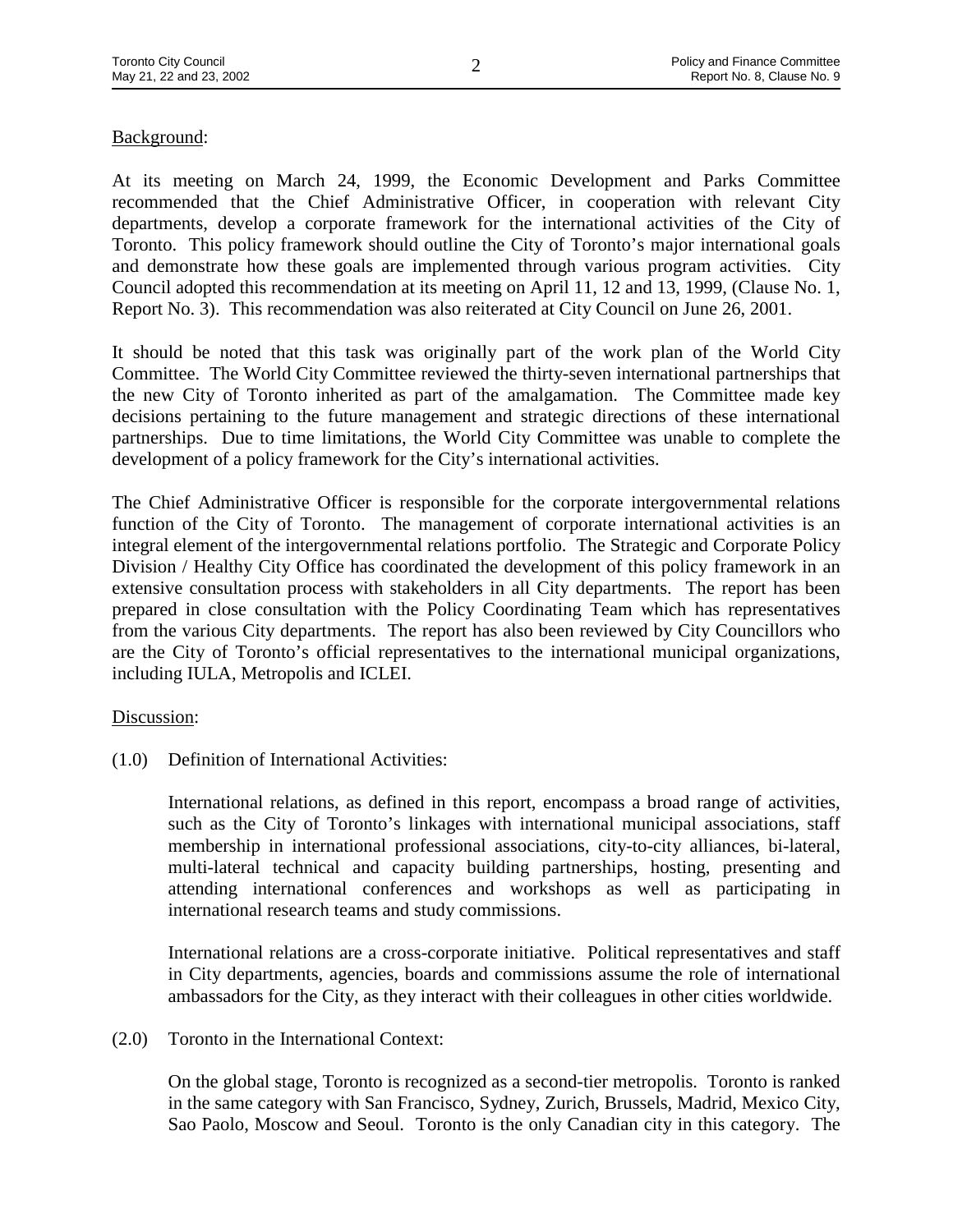category of first-tier cities includes London, Paris, New York, Tokyo, Chicago, Frankfurt, Hong Kong, Los Angeles, Milan and Singapore. This ranking of international cities was established based on the strengths of key sectors in a given city (such as financial services, biotechnology and IT) and the diversity of Toronto's cultural infrastructure.

When one examines how first-tier cities manage their international relations function, one can identify a number of crucial variables which contribute to the success and high profile of these cities internationally.

Key characteristics are:

- (i) a high level of political commitment to the international role;
- (ii) a proactive pursuit of opportunities for international engagement;
- (iii) strategic goals and objectives for international activities;
- (iv) an integrated policy framework for international activities which links goals and objectives to specific activities; and
- (v) staff and financial resources to manage international activities.

In order for the City of Toronto to maintain and further enhance its international leadership position, it is vital that the City of Toronto develop these characteristics.

It is not the intent of this report to examine each of these international activities in detail. This policy framework will take a high level overview of international relations cross-corporately and explore strategies for enhancing the coordination of international activities.

The report will propose goals and objectives to be pursued by the international activities of the City of Toronto. The report will also present strategies for enhancing international relations in a cross-corporate context.

(3.0) Assumptions Underlying the Policy Framework:

An international policy framework for the City of Toronto is rooted in three assumptions: first, it should be recognized that the City of Toronto has a historical legacy of leadership in the international area. This leadership role is apparent in the innovative international work undertaken by the former Municipality of Metropolitan Toronto and the six local municipal governments. Given this historical record, municipal partners in the international community have high expectations that the City of Toronto will continue to play a leadership role in the international arena.

Second, the goals and objectives identified in the integrated policy framework for international activities are by their very nature interconnected, interdisciplinary and corporate-wide. A successful international policy framework for the City of Toronto will take into account the broad span of international involvement by different departments. The framework will suggest integration and coordination mechanisms to ensure the accomplishment of policy goals and objectives.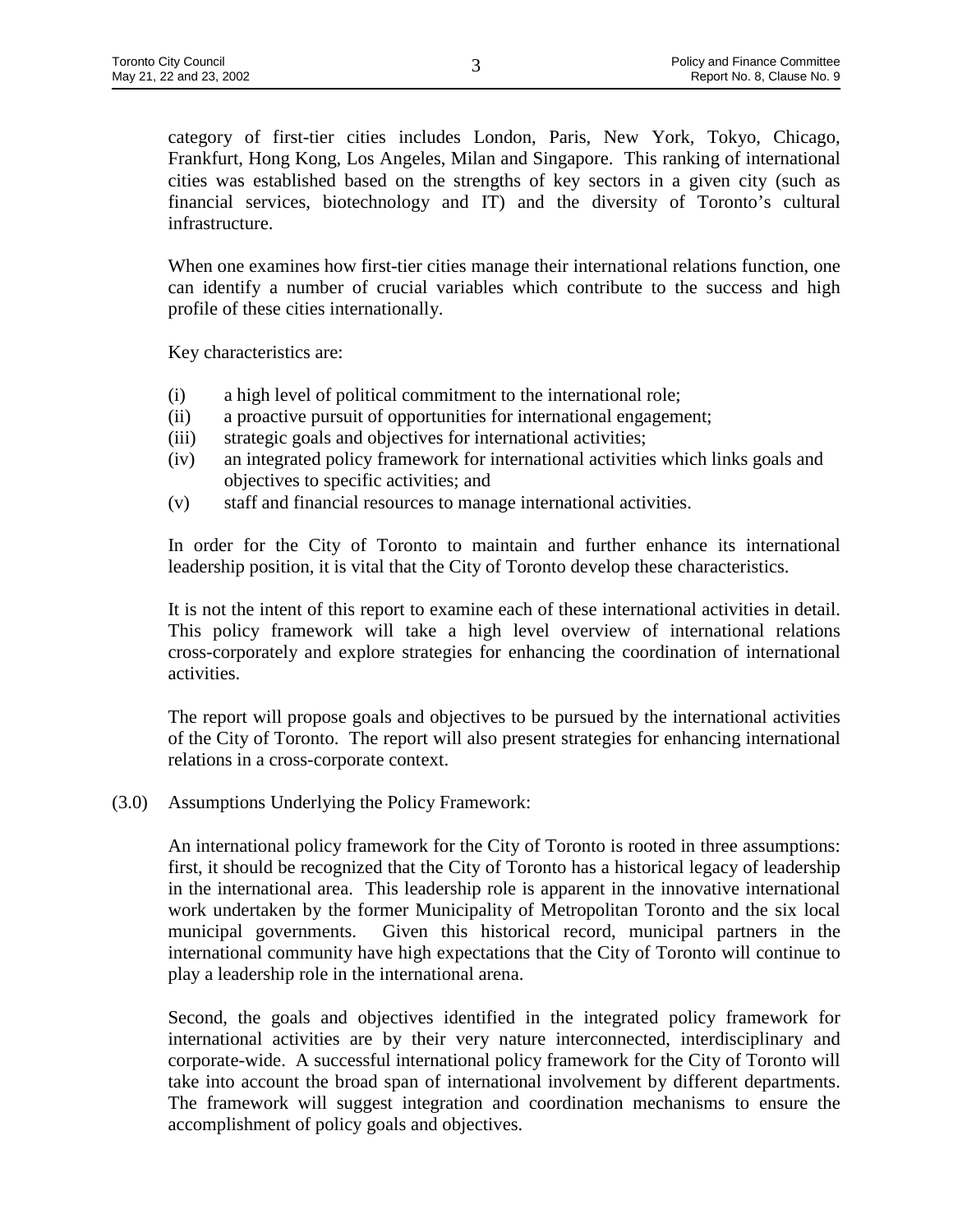Third, the goals and objectives of an integrated policy framework for international activities can only be successfully achieved if the City establishes the necessary organizational infrastructure (financial and human resources) to support the realization of these goals.

(4.0) Consistency with the City's Strategic Directions:

Toronto's Strategic Plan forms the foundation for the integrated policy framework for international activities of the City of Toronto. Council's vision for the City of Toronto identifies a "strong international presence" as a key element.

Toronto is a dynamic city.

"As the nation's leading economic engine, we are a centre for innovation and growth with a strong international presence. Our dynamic city is well positioned to succeed in the world economy". (November 1999, p. 1)

and

"Toronto is regarded internationally as a role model for cities, and benefits socially, culturally and economically from its international linkages". (November 1999, p. 7)

The need to reinforce Toronto's strong international presence is also recognized in the City's Economic Development Strategy. The Strategy seeks to increase awareness of the importance of cities in the international and national context as the economic engines of most countries and proposes that the City aggressively brand Toronto locally and internationally as a destination for businesses, tourists and new residents. This will further be reinforced in a new Tourism Sector Plan. Further, both the Economic Development Strategy and the new Official Plan recognize Toronto's ethno-cultural diversity as one of its major competitive advantages and community strengths.

The City's Social Development Strategy is rooted in international policy statements, as it draws upon the goals of the Copenhagen Declaration and Program of Action adopted at the 1995 United Nations' World Summit on Social Development. These goals are central to Toronto's Social Development Strategy:

- (i) to promote democracy, human dignity, social justice, and solidarity; and
- (ii) to promote the equitable distribution of income and greater access to resources through equity and equality for all.
- (5.0) Goals and Objectives of Toronto's International Activities:

It is recommended that the City of Toronto adopt the following seven goals for its international activities. The City of Toronto should be positioned as:

- (i) a centre for research excellence and knowledge development;
- (ii) a competitor in the global economic marketplace;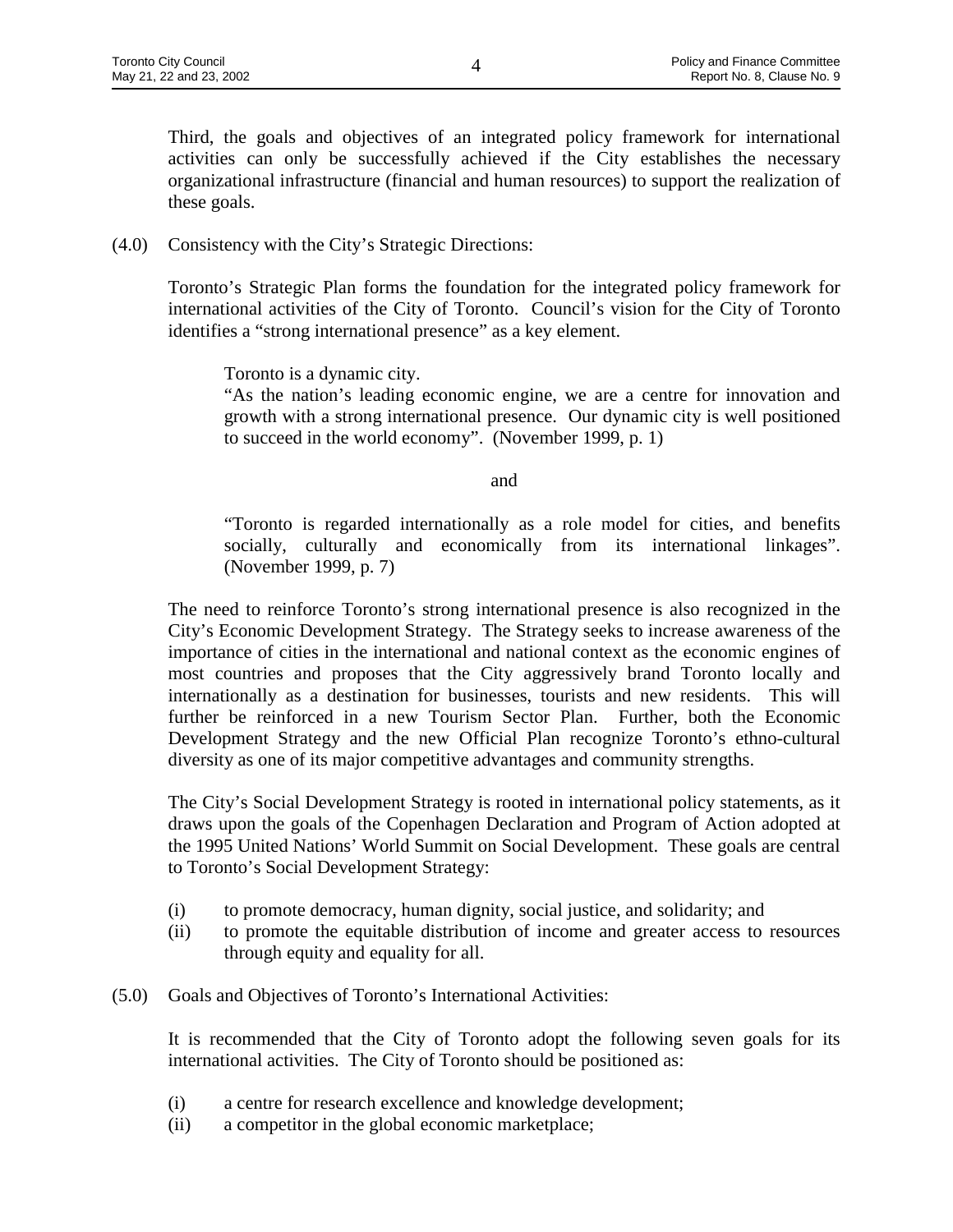- (iii) a City with highly skilled and competent leadership;
- (iv) a compassionate and caring City;
- (v) a leading cultural capital;
- (vi) a leader in human rights and diversity; and
- (vii) an advocate for local democratic government.

These goals and objectives which are described in detail in Appendix 1 of this report can serve as a framework to guide the City's international involvement and activities in the future.

(6.0) Implementation of Goals and Objectives:

Different City departments, agencies, boards and commissions are involved in international activities. For example, international business attraction and promotion is a key function of the Economic Development Division. It is coupled with the International Alliance Program (city-to-city program) as an action to achieve tangible results. Works and Emergency Services cooperates with the International Council on Local Environmental Initiatives (ICLEI) in linking with international partners on project specific issues such as air quality or sustainable development.

The following section identifies how these goals and objectives, outlined above, are implemented.

- (6.1) Goal 1: Toronto as a Centre for Research Excellence:
	- (6.1.1) International Municipal Organizations:

The City of Toronto contributes to the resolution of urban management issues in several ways. It seeks to address issues on the urban agenda through its membership in two international municipal associations - the World Association of Major Metropolises and the International Union of Local Authorities. The City of Toronto also maintains a close working relationship with the International Council for Local Environmental Initiatives (ICLEI), as part of the 2002-2006 host agreement with this organization. Toronto participates actively in the World Health Organization (WHO) through its healthy city movement.

The Strategic and Corporate Policy/ Healthy City Office is responsible for co-ordinating and supporting the City's corporate involvement in international activities.

The involvement of the City of Toronto in these international organizations is guided by three major principles: first, the City of Toronto will secure leadership positions on the Executive and/ or Board of Directors of these international associations. A leadership position will give the City the chance to influence and set the research agenda of these associations. It will give the City maximum exposure to a broad range of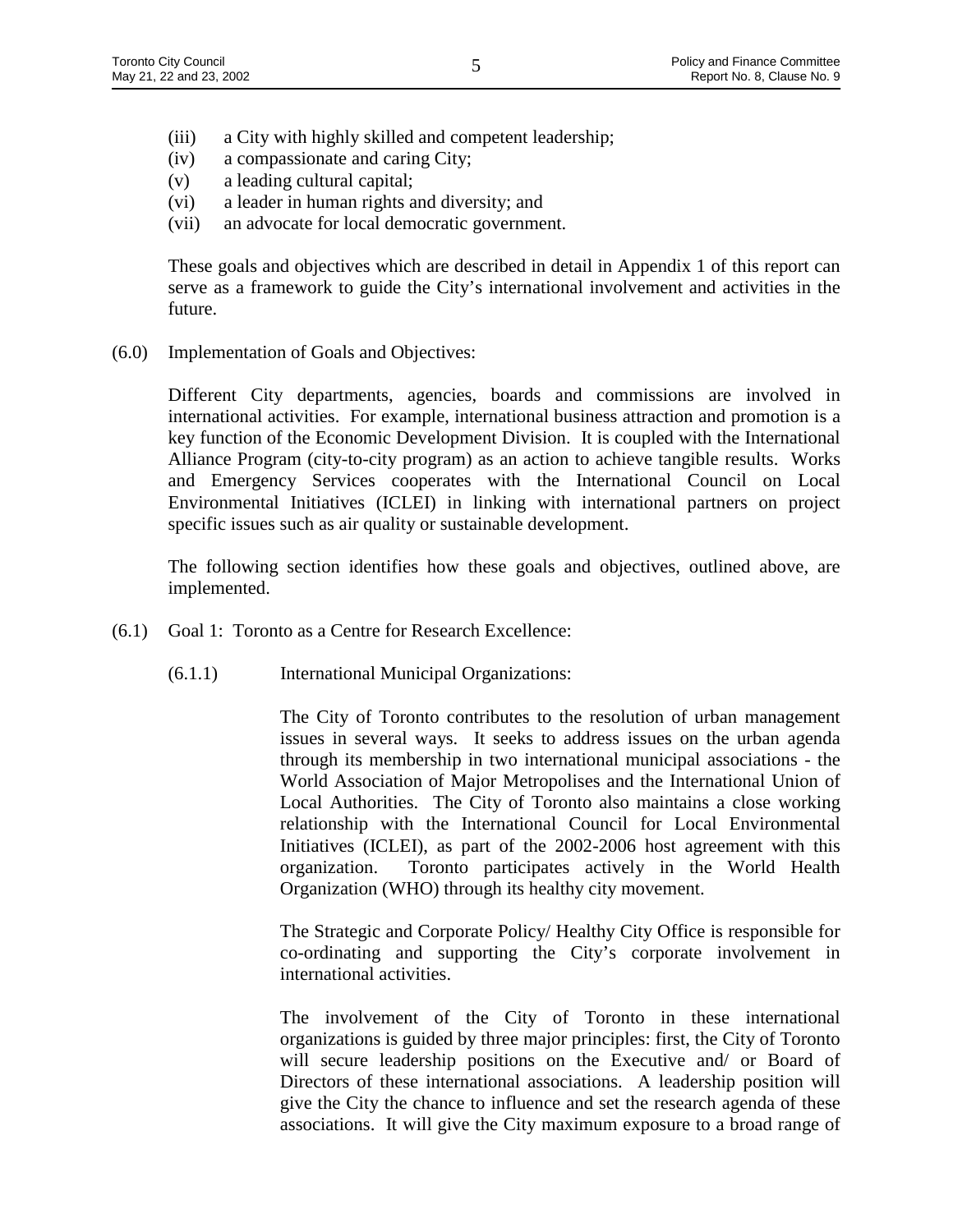municipal partners worldwide and thereby enhance the City's international stature and prestige.

Second, the City of Toronto will advocate for hosting and organizing major association events such as board of directors' meetings, executive meetings, conferences, workshops and commission meetings. Hosting association events will give the City of Toronto international exposure, showcase the City's innovative approaches to urban management and provide economic spin-offs.

Third, City staff will actively support the research work of these international associations. The City of Toronto can contribute in this way to the body of knowledge on municipal management and learn from the innovative management practices of other member cities.

The City of Toronto also assists in the resolution of urban problems through its involvement in the Metropolis Project. Metropolis is a co-operative national and international forum for policy-related research on the effects of immigration and settlement on urban centres. Metropolis aims to improve policies related to migration and ethno-racial diversity by incorporating scientific findings drawn from national and international comparative research into decision-making.

Appendix 2 provides a detailed overview of the City of Toronto's involvement in international municipal organizations.

#### (6.1.2) Municipal Technical Exchange Partnerships:

The City of Toronto also attempts to resolve urban management issues through its municipal technical exchange partnerships. At the time of amalgamation, the new City of Toronto inherited a legacy of 12 technical exchange partnerships. An overview of these partnerships is provided in Appendix 4 of this report.

The City of Toronto has both inactive and active partnerships: Municipal technical partnerships completed to date are the partnerships between the City of Toronto and Middlesex, Nanjing, Medellin, the State of Mexico, Lima and Istanbul. Municipal staff in the former area municipalities have also been involved in technical exchanges under the Canadian Baltic Municipal Cooperation Program which was administered by the Canadian Urban Institute. The exchanges under the CIDA-funded Canadian Baltic Municipal Cooperation Program have been completed as of 1999.

The relationship between the City of Toronto and Soyapango (El Salvador) under the auspices of FCM is active. In the course of the last four years, this relationship has focused on assisting Soyapango with computer information systems and training, environmental education and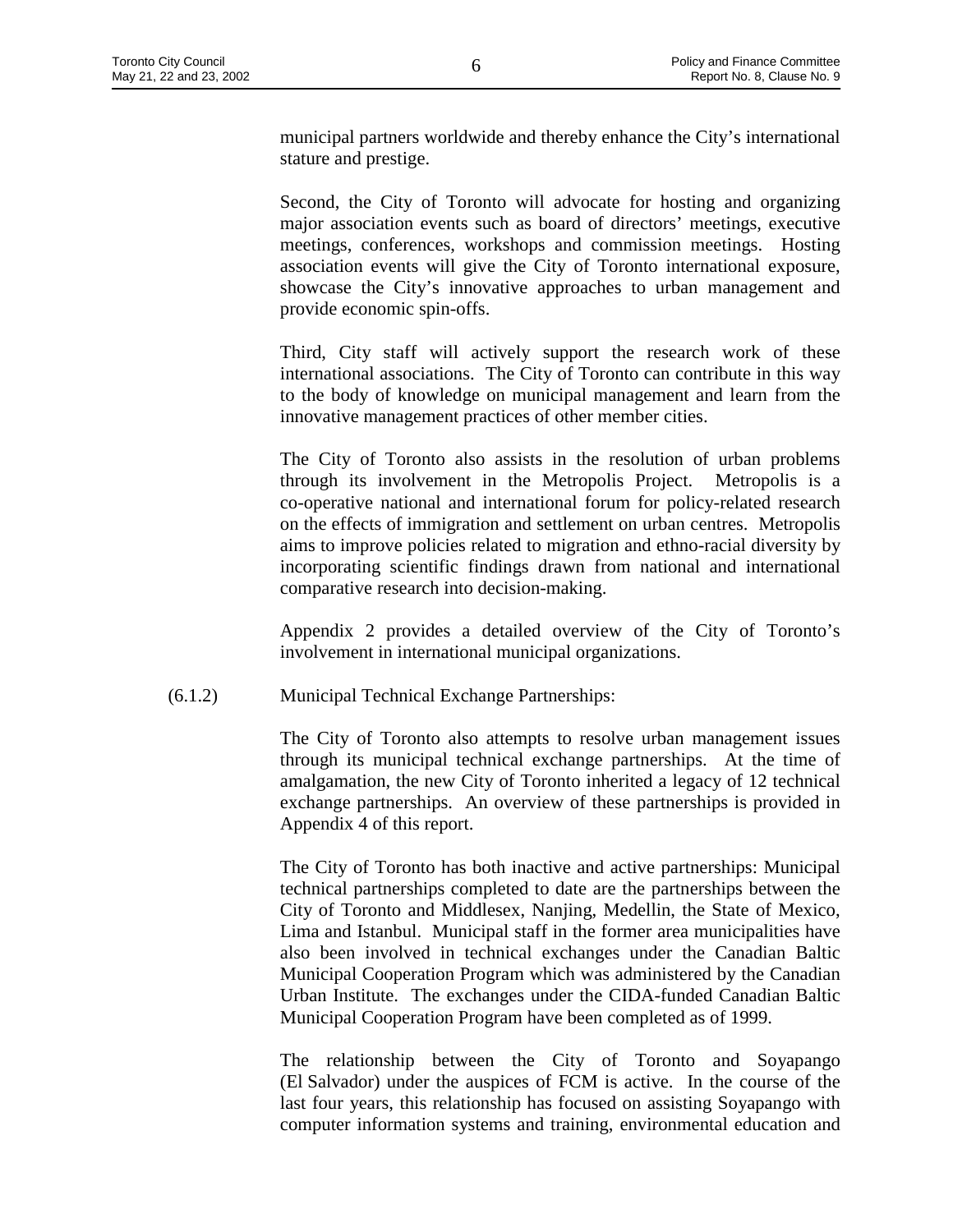economic development programs. Several cities have expressed an interest in revitalizing an existing but currently dormant partnership (such as Toronto's relationship with the City of Sao Paulo) or in entering into a dialogue intended to establish a new partnership (Cape Town and Botswana). Strategic and Corporate Policy/ Healthy City Office is responsible for the general administration and management of these partnerships.

Technical exchange partnerships play a key role in sharing information on municipal management issues and service delivery with other cities worldwide. Municipalities can share successes, learn from one another and cooperate in developing concrete solutions.

Technical exchange partnerships are financed and supported by international sponsor/donor organizations such as the Federation of Canadian Municipalities, the Canadian International Development Agency or the World Association of Major Metropolises.

The International Centre for Municipal Development at FCM is re-positioning its international technical exchange partnerships, particularly those of large urban centres. The City of Toronto has been actively involved in ICMD's consultation designed to set new policy directions for this program. City Council will be advised on new priorities of this program, once the consultation process has been completed.

(6.1.3) Health and Social Development – Illustration of Program-specific Goals and Objectives:

> City departments, agencies, boards and commissions pursue their own program-specific goals in cooperation with partners in their international network. A description of these various goals and objectives would clearly exceed the scope of this report. This report briefly highlights the City's international involvement in the area of health and social development, in order to illustrate the pursuit of program-specific objectives by city departments, agencies, boards and commissions.

> The leadership role of Toronto in social development was recognized by the United Nations when the former Municipality of Metropolitan Toronto was awarded the Tokyo Award for Excellence in Improving the Living Environment in 1995 at the Dubai HABITAT II City Summit. The internationally acclaimed submission focused on changing communities and innovative service provision responses.

> The City has also participated in a number of international forums on public policy, such as the World Association of Major Metropolises' Public Policy Forum on Urban Poverty Reduction held June 2002 in Montreal, where staff presented at the Local Representative Forum.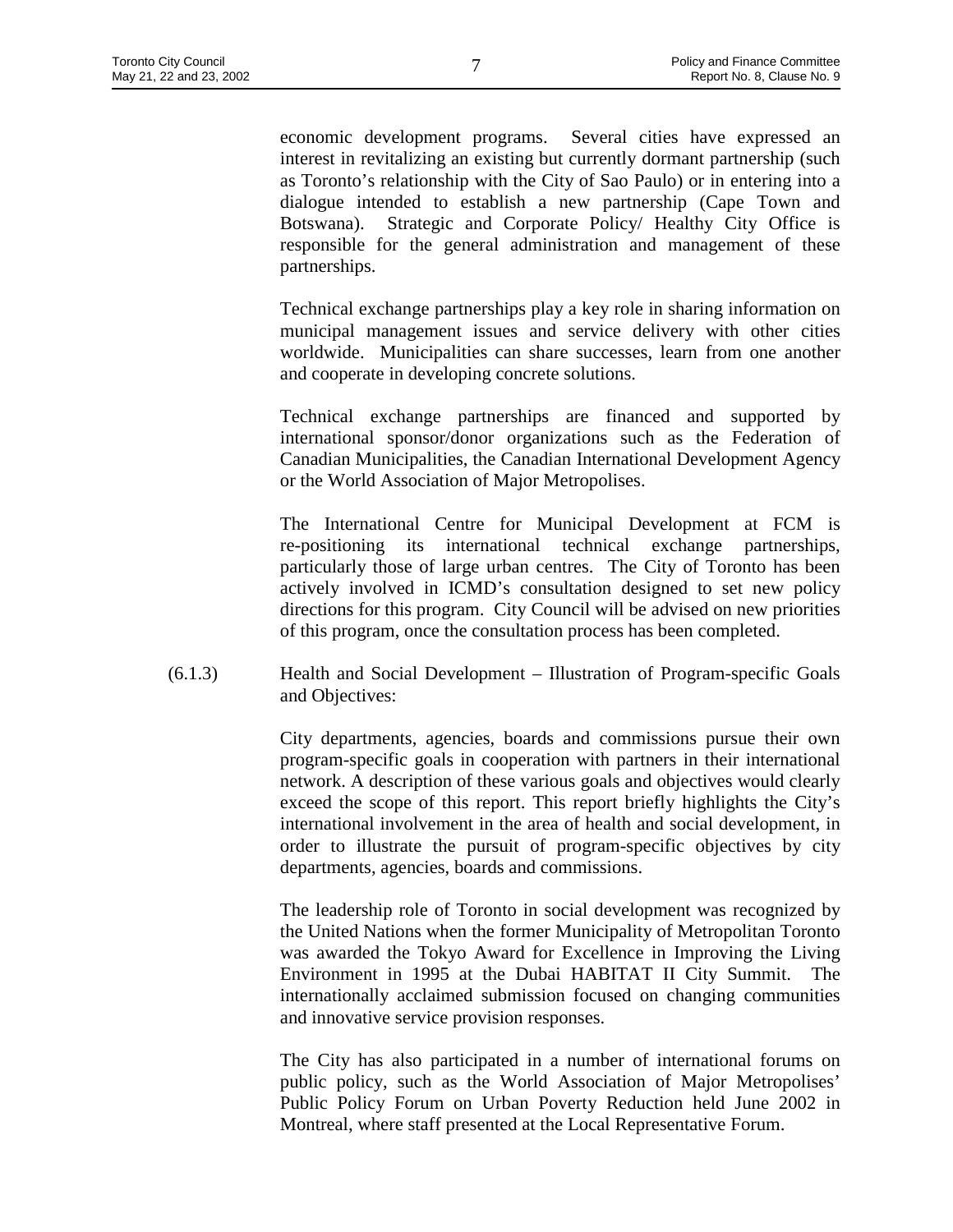New partnerships with major metropolises continue to be forged on social development issues. The Social Development and Administration Division of Community and Neighbourhood Services has recently been invited by the Bertelsmann Foundation in Germany to participate in the Cities of Tomorrow initiative. This initiative aims to identify and compare good processes around Quality of Life indicators and create an international Quality of Life toolbox for municipalities. Staff are also pursuing opportunities with the OECD regarding municipal participation in an international comparative study for early childhood education and care.

The City of Toronto is recognized internationally for its innovative responses to social development issues and must actively participate on a global scale in the development of its municipal strategies and practices. It also has an ongoing historical leadership role in informing international communities of social development advances and in gaining further expertise through joint initiatives with major metropolitan areas.

Toronto Public Health has had a long history of international involvement including activities prior to amalgamation. Examples have included hosting the sentinel health promotion conference that initiated the Healthy Cities movement, hosting numerous international scholars and visitors as well as strong involvement in global health issues reflected in Toronto's communities. TPH has a number of its senior staff in national leadership positions which interact internationally and some TPH staff have considerable experience in international health capacity building through organizations, such as the Canadian Public Health Association. Staff provided specialized training to municipal and health administrators on community development, capacity building and planning/implementing local public health responses in El Salvador, Brazil and the Ukraine.

(6.2) Goal 2: Toronto as a Competitor in the Global Economic Marketplace:

The Economic Development Division pursues its goals of generating economic development benefits by increasing the international awareness of the City's economic competitiveness through a broad range of initiatives: International Alliance Program (managing Toronto's official relationships with other international cities), international benchmarking projects, key business cluster development & promotion, trade shows and trade missions, targeted marketing and advertising campaigns, business media editorials, familiarization tours to Toronto, hosting and attending international events and business forums, and presenting economic and quality of life information to international visiting delegations.

(6.2.1) International Alliance Program – Goals and Objectives:

At its meeting of December 3-5, 2001, City Council approved a comprehensive set of goals and objectives for managing its formal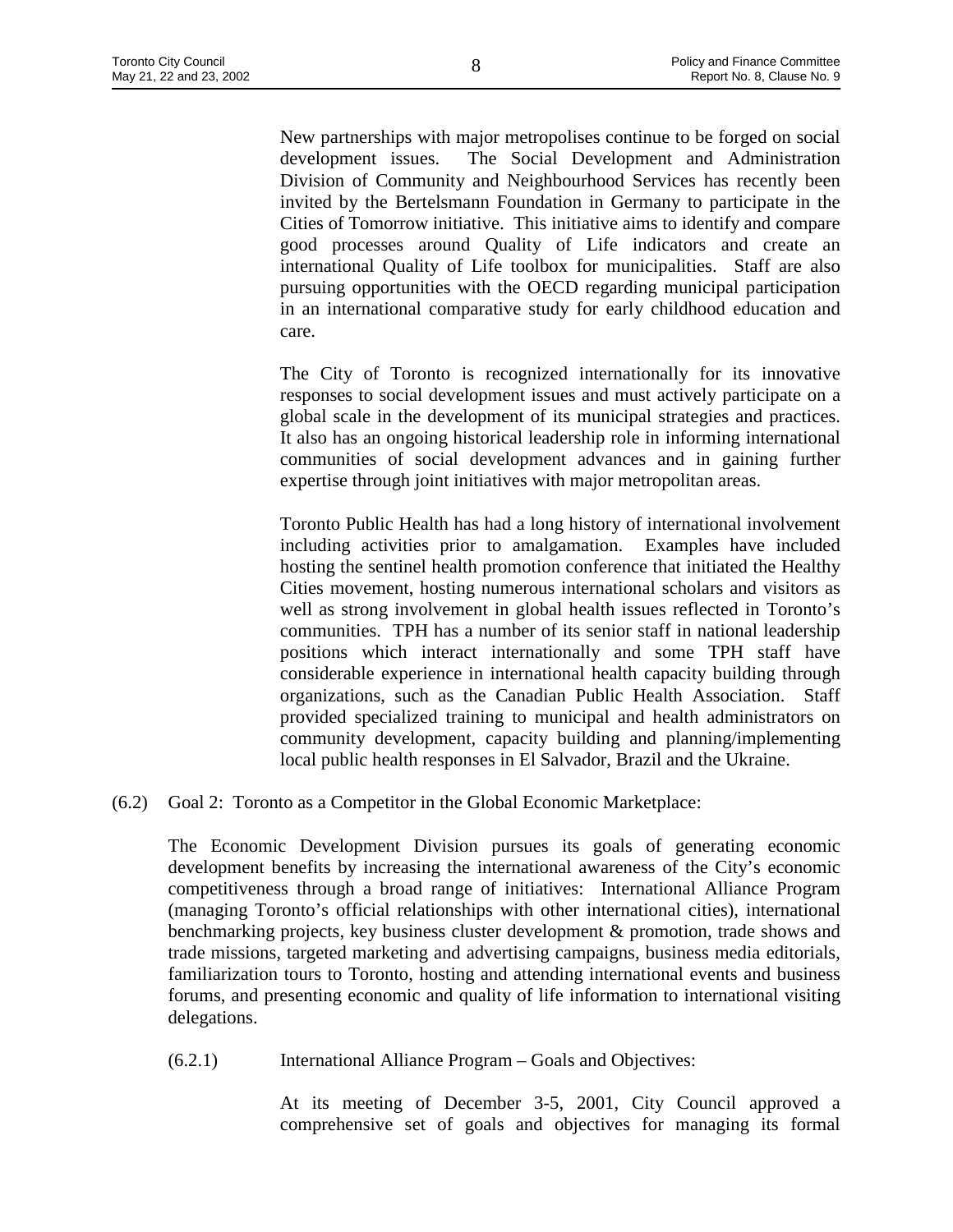relationships with other international cities (Appendix 5). The international alliance program complements the City's overall international relations goals of excellence in research and knowledge development and recognition of cultural diversity as our strength.

Above and beyond the International Alliance Program, Economic Development engages in other international business development activities to promote the City. In most cases, Economic Development is the face of the City – promoting not only the economic benefits of Toronto for business but the quality of life, cultural diversity and community benefits. Business not only takes into consideration costs but sometimes more importantly quality of life and vibrancy of the community when making locational decisions.

Examples of the international economic development activities include: promotion of the City at trade shows and conferences, bids for NGO's, international head offices and foreign offices, regular communication with local and international foreign trade and commercial offices, regular communication with local and international foreign trade and commercial offices and Canadian Embassies and Consulates, and marketing campaigns to promote Toronto as a destination for business, tourists and new residents. Examples include:

Hosting International Conferences:

- (i) Bio 2002 (World's Largest Biomedical Conference);
- (ii) IDRC 2003 (International conference for Site Selectors and Corporate Relocation Decision Makers);
- (iii) AIDS Conference 2004; and
- (iv) World Youth Days.

Promoting Toronto as international conferences/trade shows/business forums:

- (i) Bio 2002;
- (ii) COMDEX (IT Industry);
- (iii) Locations (Film Industry and other sector-based trade shows); and
- (iv) OECD Entrepreneurship and Economic Strategy Forums.

Economic Development is also active with international organizations such as the International Economic Development Council, the World Bank, OECD (LED Program- member and advisor) International Development Research Council, US-Canada BorderNet Alliance, and other sector-based international organizations.

Also, the City of Toronto is a member of the Greater Toronto Marketing Alliance, which markets the region internationally. Economic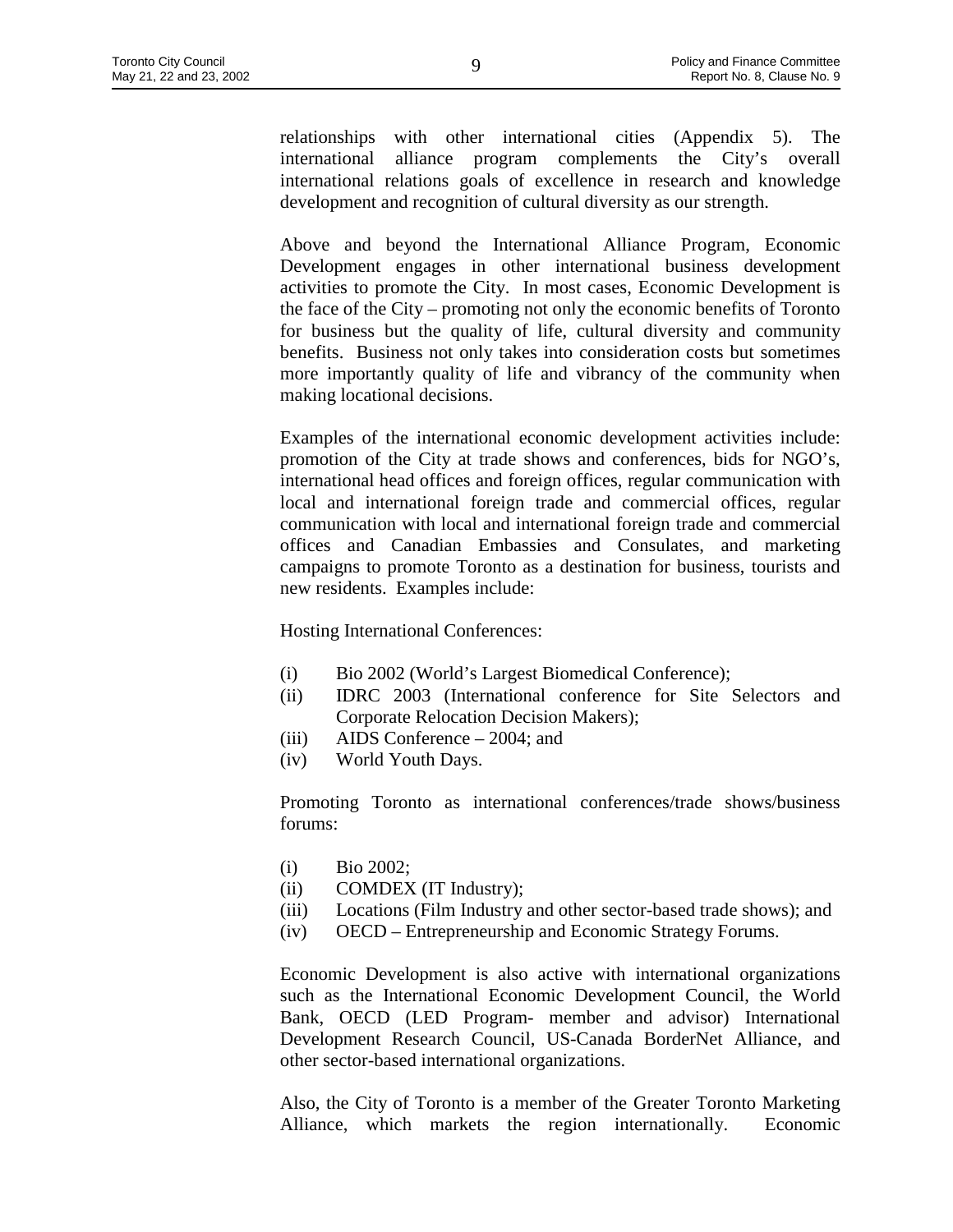Development serves as a member of the Ontario Urban Economic Development Roundtable with the six other urban centres in Ontario. This Roundtable is a forum for discussion on both local and international issues.

In order to promote Toronto as the gateway to Ontario and Canada, City staff will support the Greater Toronto Airport Authorities' initiatives to attract new carriers and additional services to Lester B. Pearson International Airport.

The newly created Tourism Division in the Economic Development, Culture and Tourism Department has been established to enhance the City's support to the tourism sector and to promote Toronto as an international tourism destination. The following initiatives will assist in achieving this goal.

Through the City's support of Tourism Toronto, Toronto's image and tourism products will be promoted to international leisure and travel markets, thereby increasing business and leisure travel visitation and expenditures. Toronto will be promoted internationally as an ideal location to establish tourism businesses and encourage tourism-related activities such as new attractions, accommodations, cultural facilities and tourism related products.

As well as supporting Tourism Toronto's efforts, representatives from the Tourism Division will actively contribute to out-bound and in-bound sales mission and business development initiatives coordinated by the Economic Development Division in order to promote Toronto's attractions, events and cultural diversity to American, European and Asian markets.

Tourism and Economic Development staff will utlilize the knowledge accumulated from Toronto's Olympic Bid and successful attraction of World Youth Days 2002 to establish an official coordinating body to strategically evaluate appropriate events and actively engage in the international event bidding process. These initiatives will assist the City in actively bidding for major international tourist events, festivals, sporting events and congresses.

(6.3) Goal 3: Toronto as a City with Highly Skilled and Competent Leadership:

City staff participate and seek leadership roles in international professional organizations such as the International Chiefs of Police, the International City Managers' Association, the International Transit Association, the Government Finance Officers' Association, American Public Health Association, Association of Public Emergency Communication Officers, National Emergency Number Association, Tritech CAD Users Group, Chapter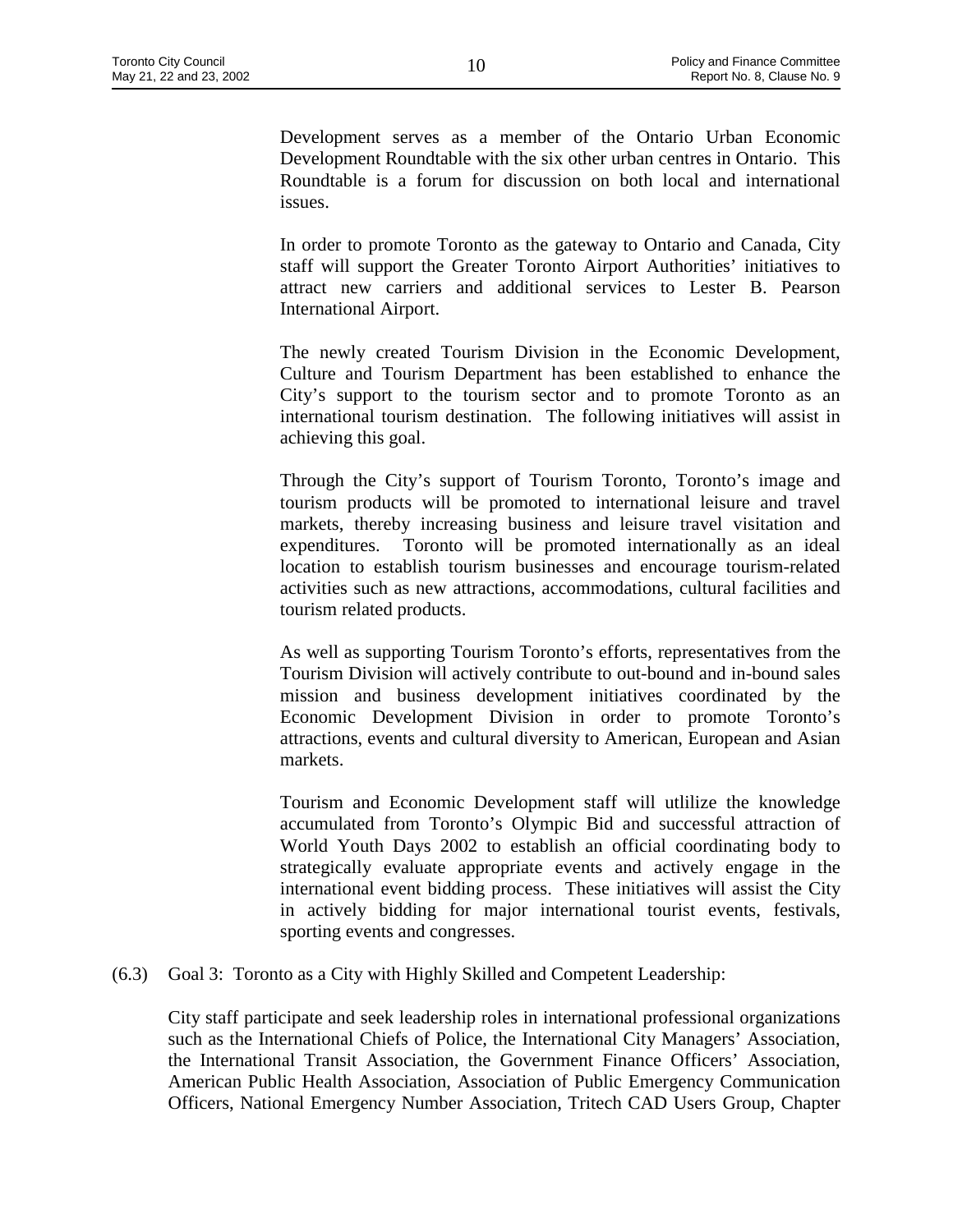of Basic Trauma Life Support International, Academy of Emergency Medical Dispatch and the American Public Works Association.

Membership in these professional organizations assists City staff in developing and maintaining a network of contacts with colleagues nationally and internationally and in keeping up-to-date with the latest developments in their field. There is at present no summary list detailing what professional organizations City staff are affiliated with. The Human Resources Division, Corporate Services, and Strategic and Corporate Policy/ Healthy City Office will work together on developing a list identifying the different professional international organizations in which City staff hold membership.

(6.4) Goal 4: Toronto as a Compassionate and Caring City:

This goal envisions that the City of Toronto provide technical and/or financial assistance to international cities which have been struck by disaster and/ or are undergoing health and development crisis, such as HIV/AIDs. The former Municipality of Metropolitan Toronto had a disaster relief grant policy which made provisions for domestic and international disaster relief based upon a list of criteria. This policy was adopted by Metropolitan Council in July 1990. The other six area municipal governments did not have a formal disaster relief policy, but dealt with requests for technical and/ or financial assistance on an as needed basis.

The Strategic and Corporate Policy/Healthy City Office has been asked to prepare a disaster relief policy that identifies criteria guiding the City's decision in the provision of assistance. The request to develop a disaster relief policy for the City of Toronto came as a result of a discussion at City Council on November 25, 1998 which addressed the City's contribution to assisting communities in El Salvador, Guatemala, Honduras and Nicaragua affected by Hurricane Mitch. The City of Toronto has been active in coordinating and providing emergency relief: The City coordinated the collection of emergency relief funds for victims of Hurricane Mitch.Toronto Emergency Services provided assistance to their US counterpart as part of the response to the September 11 terrorist attacks on the US.

The City of Toronto also provides technical assistance to cities in the South through its technical exchange partnerships.

(6.5) Goal 5: Toronto as a Leading Cultural Capital:

The goal is to position Toronto as a creative city and a leading international cultural capital. To this end, Culture staff will continue to explore international opportunities to showcase Toronto-based arts and cultural creators and presenters. For example, though City-supported major cultural organizations such as the Art Gallery of Ontario, Toronto-based artists are exhibited internationally.

Diversity is the City's strength. Through arts and culture activities, the City can strengthen ties and explore opportunities between Toronto's diverse communities and their respective international communities. To further strengthen these ties, City staff in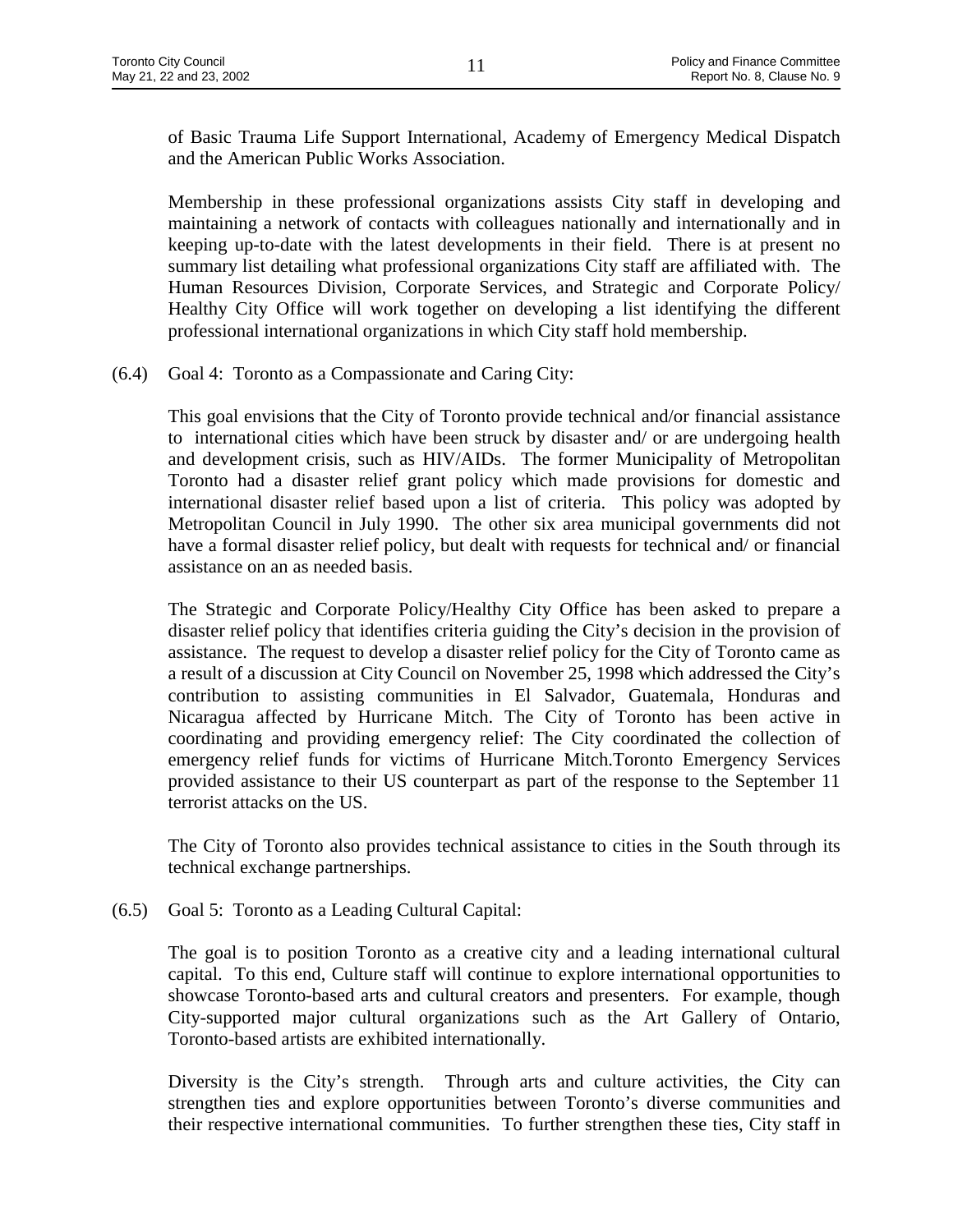collaboration with leaders from diverse cultural communities, need to establish and maintain structural linkages between City staff and their international counterparts, both in government and the non-profit sectors. As an example, Culture staff, in partnership with Toronto Artscape, have been working with culture staff in the City of Chicago and the non-profit sectors from Minneapolis, on an international symposium on cultural facilities needs and opportunities. This symposium will be held in Toronto in 2003.

Our goal is also to provide two-way information on international initiatives to arts and cultural creators and presenters, heritage enthusiasts, and academic research teams. Culture staff have been working with a York University-lead project team on the Culture of Cities project, an international research initiative involving Toronto, Montreal, Berlin and Dublin.

(6.6) Goal 6: Toronto as a Leader in Human Rights and Diversity:

Toronto has people from over 169 different countries of origin. In 1998, the top ten countries for immigration to Toronto included China, India, the Philippines, Pakistan, Hong Kong, Taiwan, Iran, South Korea, the United States and Russia.

The City of Toronto is a leader in developing innovative policies dealing with the issues of ethno-racial diversity and equity. For instance, the City of Toronto adopted the Report of the Task Force on Community Access and Equity. The Task Force Report sets out major principles of access, transparency, participation and inclusive decision-making processes guiding the City's service delivery and municipal management practices. The City of Toronto strives to actively engage its citizenry, especially marginalized groups, in the policy development process. For example, the City facilitates community involvement in the policy development process by administering City Council's Community Advisory Committees on Access, Equity and Human Rights. There are five community advisory committees and four working groups, including advisory committees on Aboriginal Affairs, Disability Issues, Lesbian Gay Bi-sexual Transgender Issues, Race and Ethnic Relations and Status of Women. There are the following working groups: Elimination of Hate Activity, Employment Equity, Immigration and Refugee Issues, Language Equity and Literacy. The City administers an Access and Equity Grants Program which supports a community infrastructure aimed at building a positive race relations climate and community capacity.

The City of Toronto is a trendsetter in municipal administration and management, particularly with respect to its policy framework dealing with employment equity, human rights and harassment issues. The City of Toronto can share valuable expertise and knowledge with cities around the globe about these management practices.

(6.7) Goal 7: Toronto as an Advocate for Local Democratic Government:

The City of Toronto contributes to the dialogue and promotion of the concept of local self-government through its membership in Metropolis and IULA. For example, the City of Toronto endorsed the IULA Barcelona Declaration on Local Self-Government, which was developed as the outcome of the IULA Barcelona Congress in March 2000. Through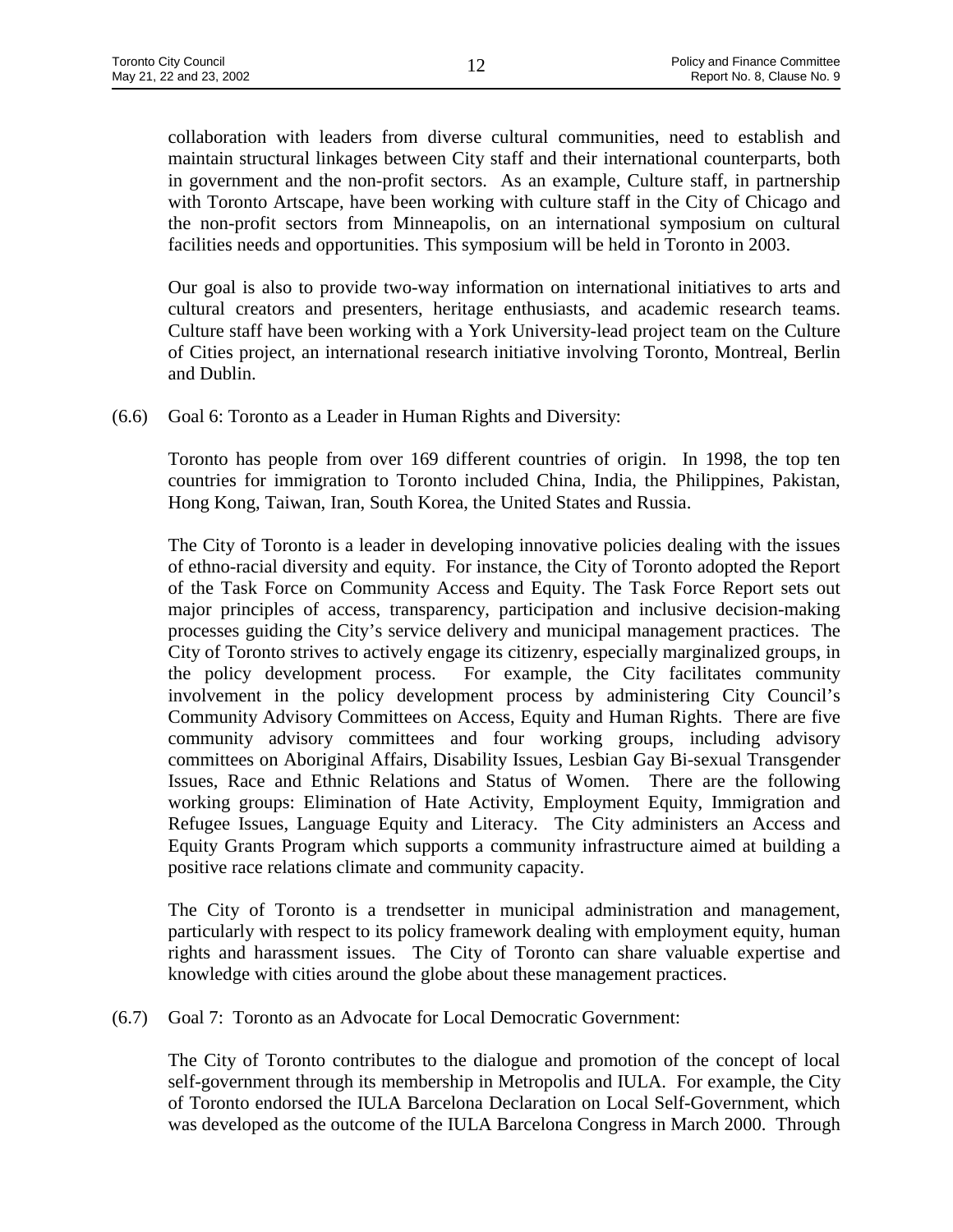IULA, the City of Toronto also participates in the consultation process leading to the formulation of a World Charter of Local Self-Government. As a member of Metropolis, the City of Toronto participates in discussions with the World Bank on programs regarding community capacity building and local self-government.

The City of Toronto has undertaken innovative approaches to civic engagement and community capacity building in the local context and can thus enrich the international dialogue on local self-government.

(7.0) Increased Co-ordination of Activities:

International activities in the City of Toronto are organized in a decentralized model where program experts are directly linked with their international partners. However, significant benefits can be derived from ensuring a closer coordination of these activities corporate-wide. These benefits include increased levels of information sharing, accessibility to a diverse network of international contacts across the Corporation, the ability to better coordinate incoming visiting delegations, etc. This section proposes concrete strategies for increasing the cooperation among City departments in the implementation of international activities.

(7.1) Coordination Mechanisms:

There are a number of coordination mechanisms which the Strategic and Corporate Policy/Healthy City Office can establish to facilitate increased information-sharing and communications among City staff who are involved in international activities. These coordination mechanisms include, for example, the establishment of an interdepartmental working group on international activities. Members of this interdepartmental group could share information on incoming delegations and visits, jointly address information requests from other cities and discuss issues arising from the City's involvement in international activities. It is also envisioned that Strategic and Corporate Policy/Healthy City Office coordinate and organize lunch and learn sessions / or educational seminars which address issues arising from the City's international involvement.

City departments that are involved in international activities often require promotional information about the City of Toronto, which speaks to the City's tourism attractions, economic development potential and quality of life aspects. The Economic Development, Culture and Tourism Department has already developed promotional materials (CD ROM, Lure brochure) and will make these promotional materials available to staff involved in international activities across the Corporation.

It is also important for City staff to understand the different roles and responsibilities that departments/divisions play in international activities. To this end, the Strategic and Corporate Policy/Healthy City Office, in cooperation with the Economic Development, Culture and Tourism Department, will devise a communications strategy to keep staff informed on a regular basis about City staff's involvement in international activities.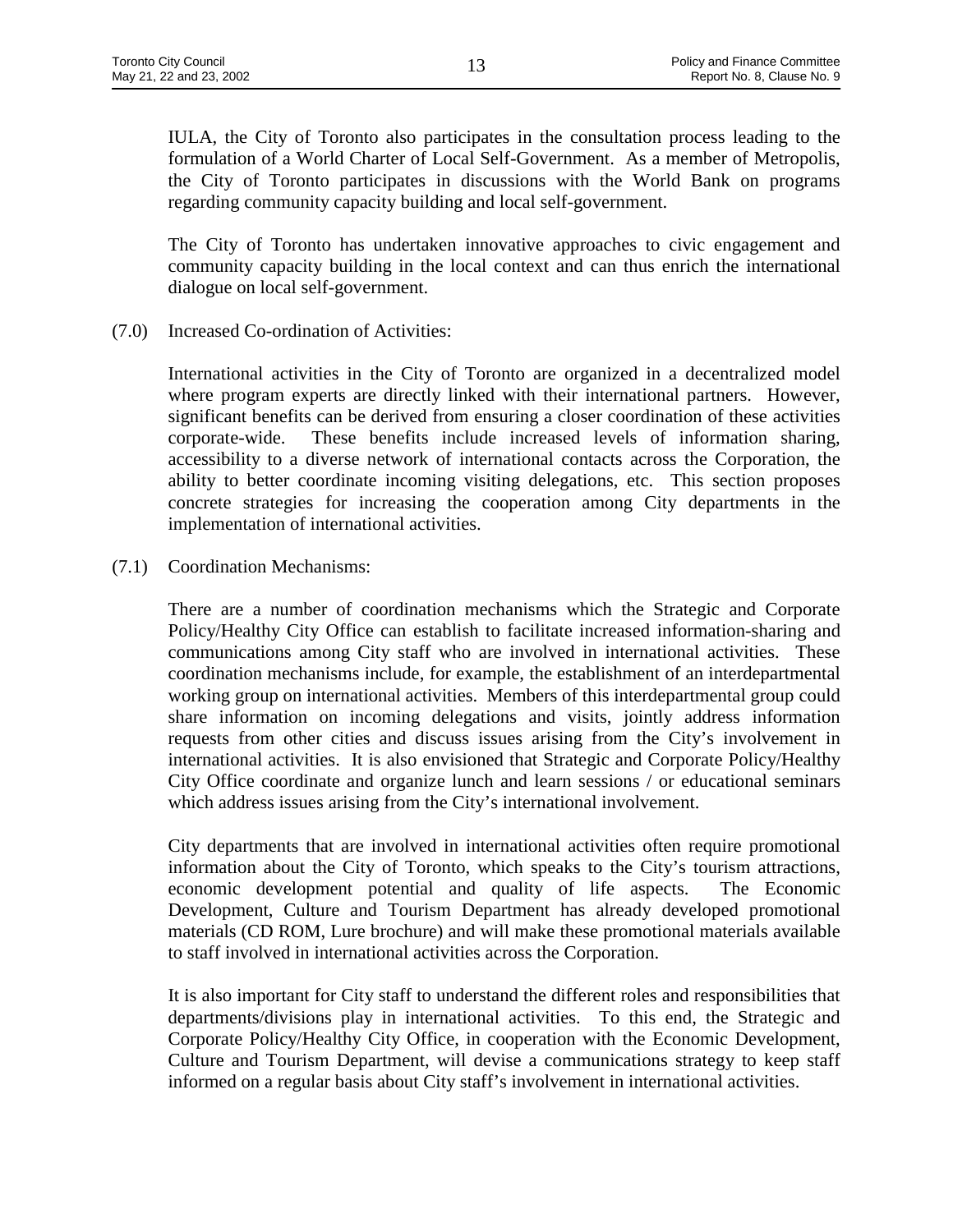(7.2) Annual Report About the City's International Activities:

City staff and elected officials can benefit in their professional practice from receiving regular information on the City's international activities. In particular, it would be useful if City staff and Members of Council who are attending conferences, workshops or seminars abroad could share their observations, new learning and new contacts with their colleagues. Information-sharing currently does occur to a certain extent: some City staff prepare summary reports on conference attendance for their respective managers. Members of Council inform the Mayor about their activities and achievements at major conferences.

However, it may be beneficial to systematize the information-sharing process across the Corporation to a greater extent. It is recommended that all City staff who attend professional conferences on behalf of the City complete a summary report for submission to their respective Department Head and the CAO. It is recommended that Members of Council who have attended international events, conferences and workshops prepare a summary report for submission to the Policy and Finance Committee which is responsible for the international relations of the City of Toronto.

It is recommended that the Chief Administrative Officer prepare an annual report to Council on the City's international activities and their achievements.

(7.3) Protocol – Central Point of Entry for International Visiting Delegations:

At the present time, there are multiple entry points used by domestic and international visiting delegations, and dignitaries to access the City of Toronto. Visitors may request courtesy visits with the Mayor and Members of Council, or they may be interested in obtaining service-specific technical information from a respective program area. It would be beneficial to streamline the process by which visiting delegations and dignitaries access the City - these benefits could be realized by establishing a central point of entry for both domestic and international visitors in the Protocol Office.

There would be a number of benefits associated with this streamlined model: first, visitors would know whom they should contact to arrange for courtesy calls and information seminars; second, Protocol officers can coordinate a program for visiting delegations with both City departments and external organizations. The Protocol Office can also ensure linkages between City staff and visiting delegations for purposes of information exchange on municipal service delivery and management issues.

In addition, interdepartmental work teams, led by the Protocol Office, could be organized to coordinate delegation programs, where appropriate. For example, the Protocol Office and the Economic Development, Culture and Tourism Department are working together on the Milan delegation.

It is recommended that the Protocol Office be positioned as the central point of contact and access for both domestic and international visitors and that all City departments work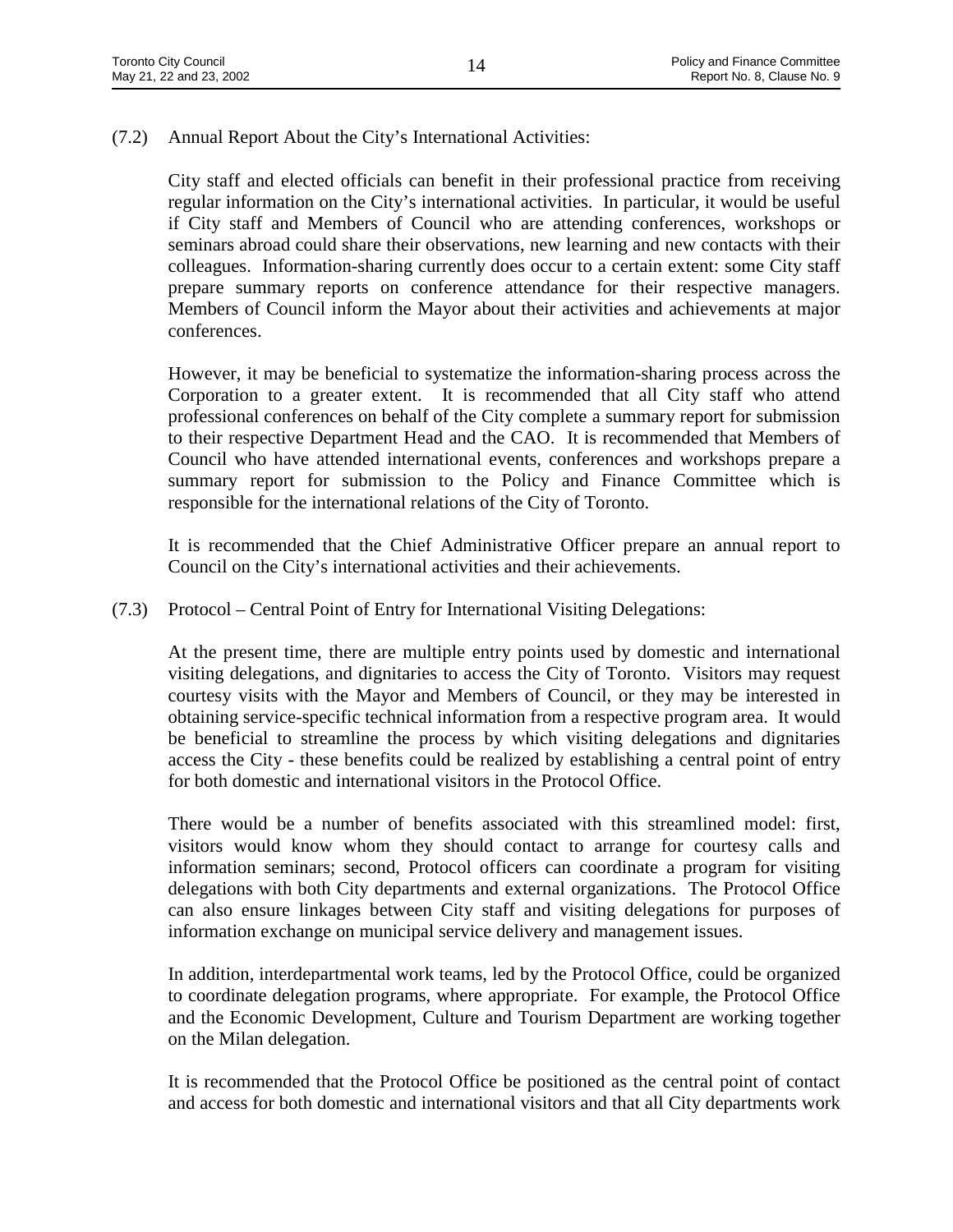in close cooperation with the Protocol Office in preparing and executing the visits of domestic and international delegations.

#### Conclusion:

This report has proposed a set of goals and objectives for the international activities of the City of Toronto. It has also suggested a number of strategies for improving the cross-corporate coordination of international activities and the accountability for international involvement.

# Contact:

Phillip Abrahams, Manager, Intergovernmental Relations, Strategic and Corporate Policy, Phone: (416) 392-8102, Fax: (416) 696-3645; e-mail: pabraham@city.toronto.on.ca

Hilda Briks, Senior Corporate Policy and Management Consultant, Strategic and Corporate Policy, Phone: (416) 392-9716, Fax: (416) 696-3645; e-mail: hbriks@city.toronto.on.ca

Appendix 1: International Policy Framework – Goals and Objectives

 $\frac{1}{2}$ 

Goal 1: A Centre for Research Excellence and Knowledge Development

The City of Toronto is committed:

To contribute to the resolution of urban management issues in cooperation with international partners.

Objectives:

- (i) to actively participate in the research work of major international municipal organizations around specific issues and questions of municipal service delivery and management;
- (ii) to pursue political representation to the executive and board of directors of these international municipal associations;
- (iii) to host international conferences, workshops and seminars to facilitate information and knowledge exchange; and
- (iv) to undertake research on municipal management issues and to disseminate research findings to international municipal associations.

Note: The City of Toronto is committed to work towards finding creative solutions in all areas of service delivery, such as health and social development, sustainability, emergency services, etc. Each respective service area pursues its unique goals and objectives in cooperation with partners in its international network. The international policy framework provides a high level overview of corporate goals and objectives for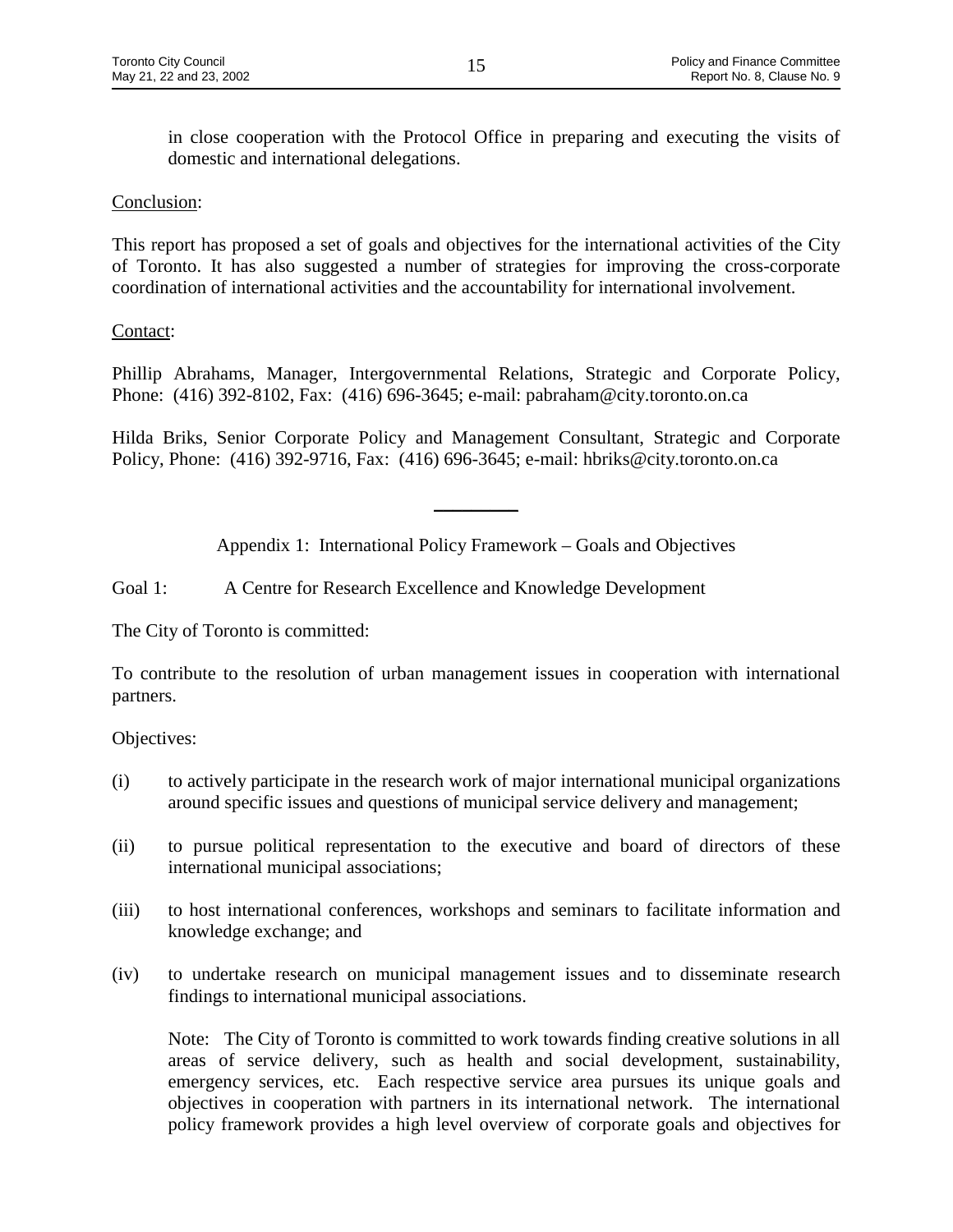the City's international activities without giving a detailed description of these more program specific goals. (See Appendix 3 for example.)

Goal 2: A Competitor in the Global Economic Marketplace

The City of Toronto is committed:

- (i) to raise the profile of Toronto and its competitive advantages as Canada's business and innovation capital in order to attract investment, entrepreneurs and knowledge workers; and
- (ii) to promote and enhance Toronto's position as an international tourism destination.

- (i) to help grow Toronto businesses through international partnerships resulting in increased exports of Toronto grown products and services;
- (ii) to attract new business and investment to Toronto, thereby increasing Toronto's tax base and employment base;
- (iii) to increase Toronto's profile internationally as one of the most diverse economies in the world;
- (iv) to attract, bid and compete for international sectoral events, conventions and conferences;
- (v) to increase the partnership opportunities and linkages of our world class educational and research institutions internationally;
- (vi) to promote Toronto's economic competitiveness through its key clusters and its entrepreneurial reputation;
- (vii) to advance the cultural and linguistic diversity of the City as an economic asset;
- (viii) to increase business and leisure travel visitation and expenditures;
- (ix) to promote Toronto's attractions, events, cultural diversity and accessibility to American, European and Asian markets;
- (x) to promote Toronto as an exciting destination and as the gateway to Ontario and Canada; and
- (xi) to actively bid for major international tourist events, festivals, sporting events and congresses.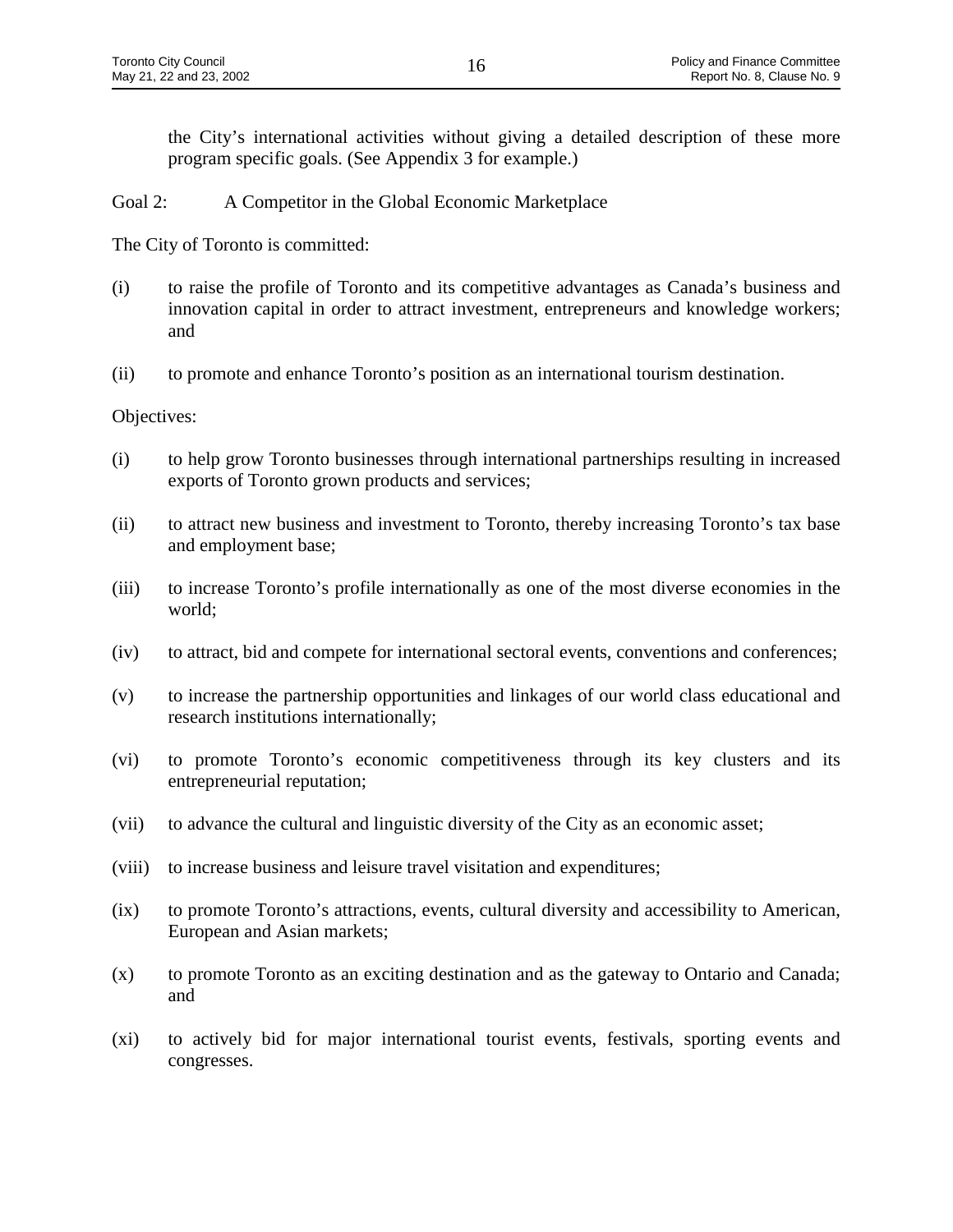Goal 3: A City with Highly Skilled and Competent Leadership

The City of Toronto is committed:

To further enhance the professional competence of City staff and political representatives.

Objectives:

- (i) to encourage City staff to participate in international professional associations;
- (ii) to encourage City staff and political representatives to develop and participate in discussion forums and information exchanges with colleagues in other cities worldwide; and
- (iii) to encourage City staff to actively participate and contribute to technical exchange partnerships in order to further enhance their knowledge and skills.

Goal 4: A Compassionate and Caring City

The City of Toronto is committed:

To provide assistance to major cities which are faced with emergency situations.

Objectives:

- (i) to work towards the alleviation of inequities between cities in the developed and in the developing world in cooperation with other levels of government and with other municipal organizations;
- (ii) to respond to international crisis situations and cities in need; and
- (iii) to share knowledge of municipal service delivery and urban management with cities in the developing world

Goal 5: A Leading Cultural Capital

The City of Toronto is committed:

To position Toronto as a creative City and a leading international cultural capital.

- (i) to explore international opportunities to showcase Toronto-based arts and cultural creators and presenters;
- (ii) to strengthen ties and explore opportunities between Toronto's diverse cultural communities and their respective international communities;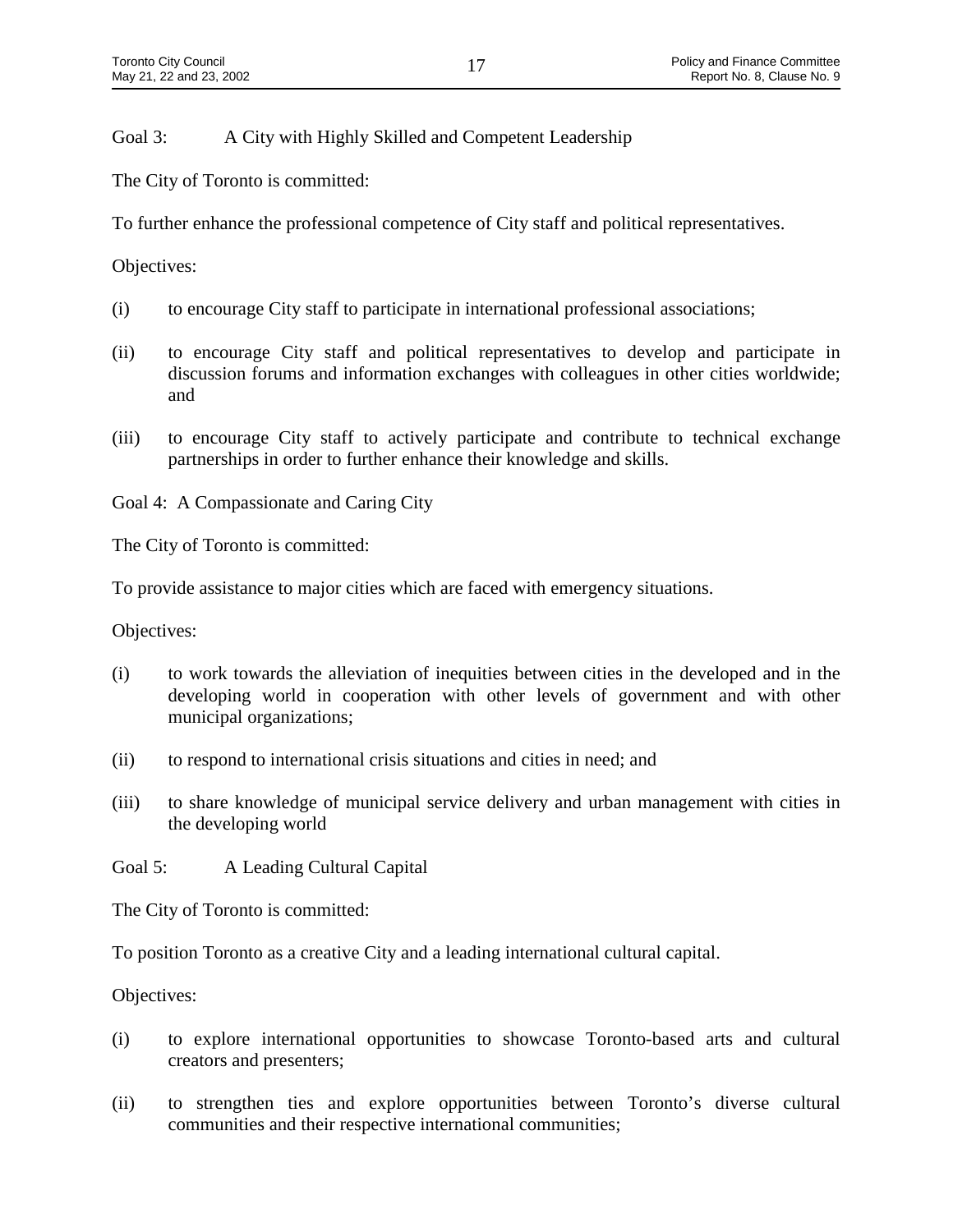- (iii) to establish and maintain structural linkages between City staff and our international counterparts, both in government and the non-profit sectors; and
- (iv) to provide two-way information on international initiatives to arts and cultural creators and presenters, heritage enthusiasts, and academic research teams.
- Goal 6: A Leader in Human Rights and Cultural Diversity

The City of Toronto is committed:

To enhance Toronto's leadership role as a community which is strengthened by its ethno-racial diversity and to enhance Toronto's role as a leader on human rights issues.

Objectives:

- (i) to share knowledge of policies, practices and programs aimed at achieving social inclusion and the elimination of racism and related intolerance;
- (ii) to work within the international community to promote access, equity and human rights principles;
- (iii) to provide models of municipal services and programs which respond to specific needs of communities with high needs; and
- (iv) to share knowledge about community involvement in municipal decision-making and on the municipal role in building community capacity, especially among high need communities.

Goal 7: An Advocate in Local Democratic Government

The City of Toronto is committed:

To advocate for local government as a vital partner in political decision-making.

- (i) to support the principle of local self-government;
- (ii) to lobby senior levels of government to recognize local government as an equal partner in political decision-making; and
- (iii) to work in close cooperation with international organizations such as the World Bank, the European Union and the OECD to achieve the goals of the global urban agenda identified in the Habitat II agenda.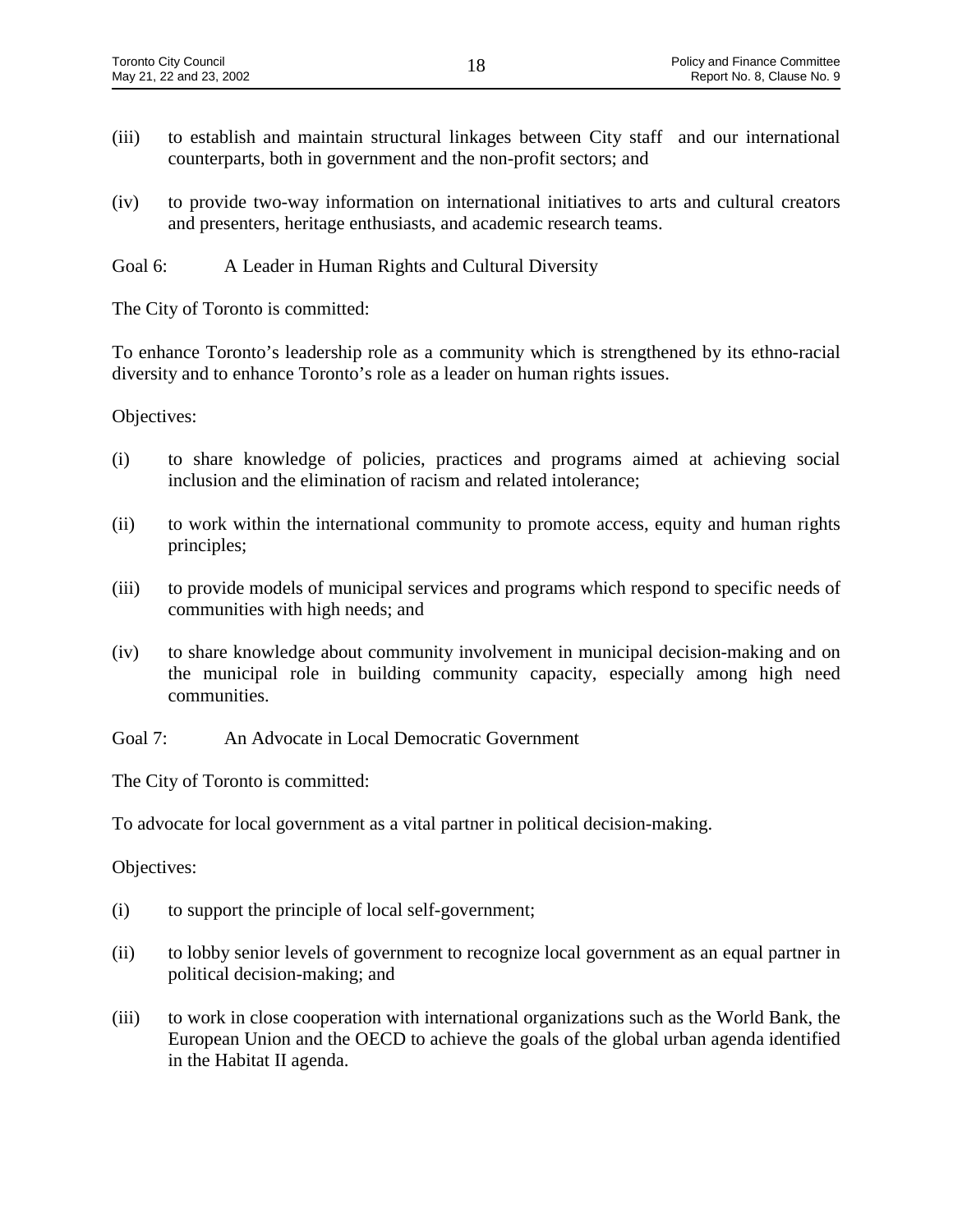International Policy Framework – Mechanisms for Improving the Accountability for International Activities:

The following mechanisms for improving the accountability for international activities are recommended:

- (i) the preparation of an annual report on international activities by the Chief Administrative Officer (Council Members report out on conference attendance to the Policy and Finance Committee; Staff members report out on conference attendance to their Department Heads; Data is forwarded to the Chief Administrative Officer for an annual report);
- (ii) the establishment of an interdepartmental task force on international relations;
- (iii) the development of an inventory of international professional associations;
- (iv) the development of a communications strategy to inform City staff about the roles and responsibilities of different departments in international relations; and
- (v) the positioning of the Protocol Office as a central point of entry for domestic and international visiting delegations.

Appendix 2: - Overview of the City of Toronto's Participation in International Municipal Associations

\_\_\_\_\_\_\_\_\_

World Association of Major Metropolises:

The World Association of Major Metropolises, founded in Montreal, Canada, in April 1985, is a non-profit international organization which includes in its membership regional and metropolitan cities with populations over one million inhabitants. As of January 2000, Metropolis has 65 active member cities and numerous associate members. The principal objectives of the World Association of Major Metropolises are:

- (i) to represent the great metropolitan regions of the world, in collaboration with international organizations, other city associations and civil society;
- (ii) to facilitate an exchange of knowledge within the network of members; and
- (iii) to improve the governance of Metropolis by boosting decentralization, using efficient decision making systems, obtaining diversified financing, boosting the participation of members and adaptation to the new organizational structure.

From 1985 to 1999, Metropolis had its headquarters in Paris, France. In January 2000, the Metropolis headquarters office was relocated to Barcelona, Spain. The organization has been through an internal restructuring process which has led to the establishment of a decentralized organizational structure. Apart from its headquarters office, Metropolis now maintains regional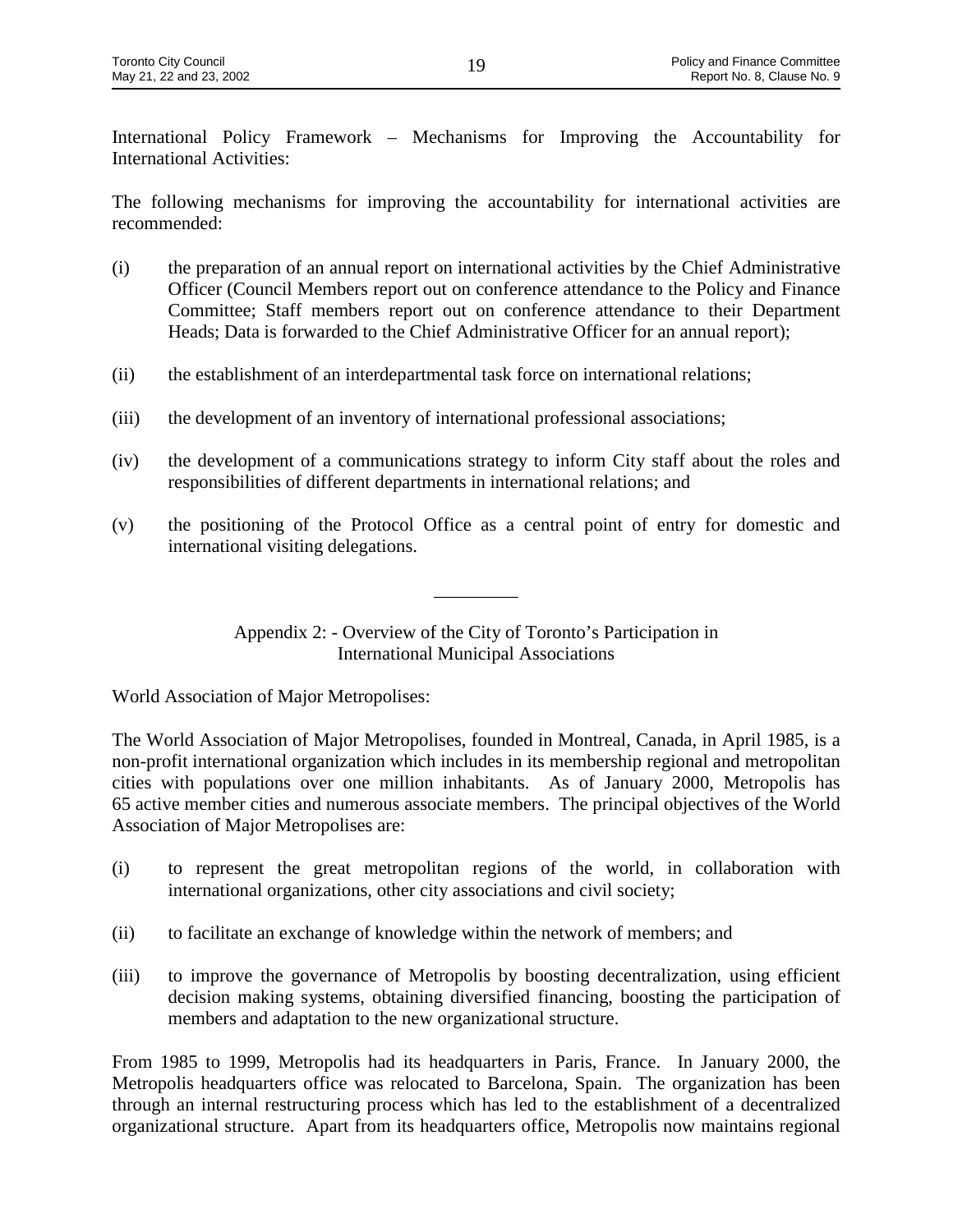offices: the North-American Regional Secretariat is located in Montreal; the African Regional Secretariat in Abidjan, the South American Regional Secretariat in Rio de Janeiro, the Asia-Pacific Secretariat in Melbourne and the European Regional Secretariat in Barcelona.

The Association hosts an international congress every three years with preparatory work accomplished in the intervening years. The congress program is organized around the studies and research work of a number of research commissions. The next Metropolis Congress will be held in 2002 in Seoul, Korea.

In the period from 1999 to 2002, the Association operates five research commissions which study specific urban management issues:

| Commission 1:                           | The impact of great sporting and cultural events on the development of the<br>large cities – Leader: Paris                                                                                                  |
|-----------------------------------------|-------------------------------------------------------------------------------------------------------------------------------------------------------------------------------------------------------------|
| <b>Research Focus:</b>                  | How can cities recover the vast investments in new spaces and<br>infrastructure programs?                                                                                                                   |
| Commission 2:                           | Integral rehabilitation: urban, social and economic regeneration of<br>neighbourhoods/ Urban Poverty Reduction - Leader: Montreal                                                                           |
| <b>Research Focus:</b>                  | Poverty reduction strategies and sustainable development                                                                                                                                                    |
| Commission 3:                           | Enhancing and maintaining water quality for metropolises – Leader:<br>Melbourne                                                                                                                             |
| <b>Research Focus:</b>                  | Recovery of wastewater, innovative uses of non-potable water                                                                                                                                                |
| Commission 4:<br><b>Research Focus:</b> | The information society and the city - Leader Melbourne<br>Effects of the information society on cities                                                                                                     |
|                                         |                                                                                                                                                                                                             |
| Commission 5:                           | Urban indicators- Leader: Barcelona<br>Develop a set of urban indicators to compare cities<br><b>Research Focus:</b><br>(geographical, social, demographic, administrative and institutional<br>indicators) |

The City of Toronto can look back on a legacy of active participation in Metropolis: The former Metro Government joined Metropolis in 1986 and has been represented on the Association's Board of Directors since the 1990 Congress in Melbourne, Australia. From 1993 to 1996, Metro chaired the Metropolis Commission on Social Development and Culture which focused on youth alienation in major urban centres. In 1996 and 1997, the former Metro Government participated in the Metropolis technical exchange program with the State of Mexico. This bi-lateral technical exchange resulted in three expert missions and led to an information exchange addressing issues in urban planning and municipal administration.

The City of Toronto is currently represented on the Metropolis Board of Directors and contributes actively to the research work of Commission 1, 2 and 5.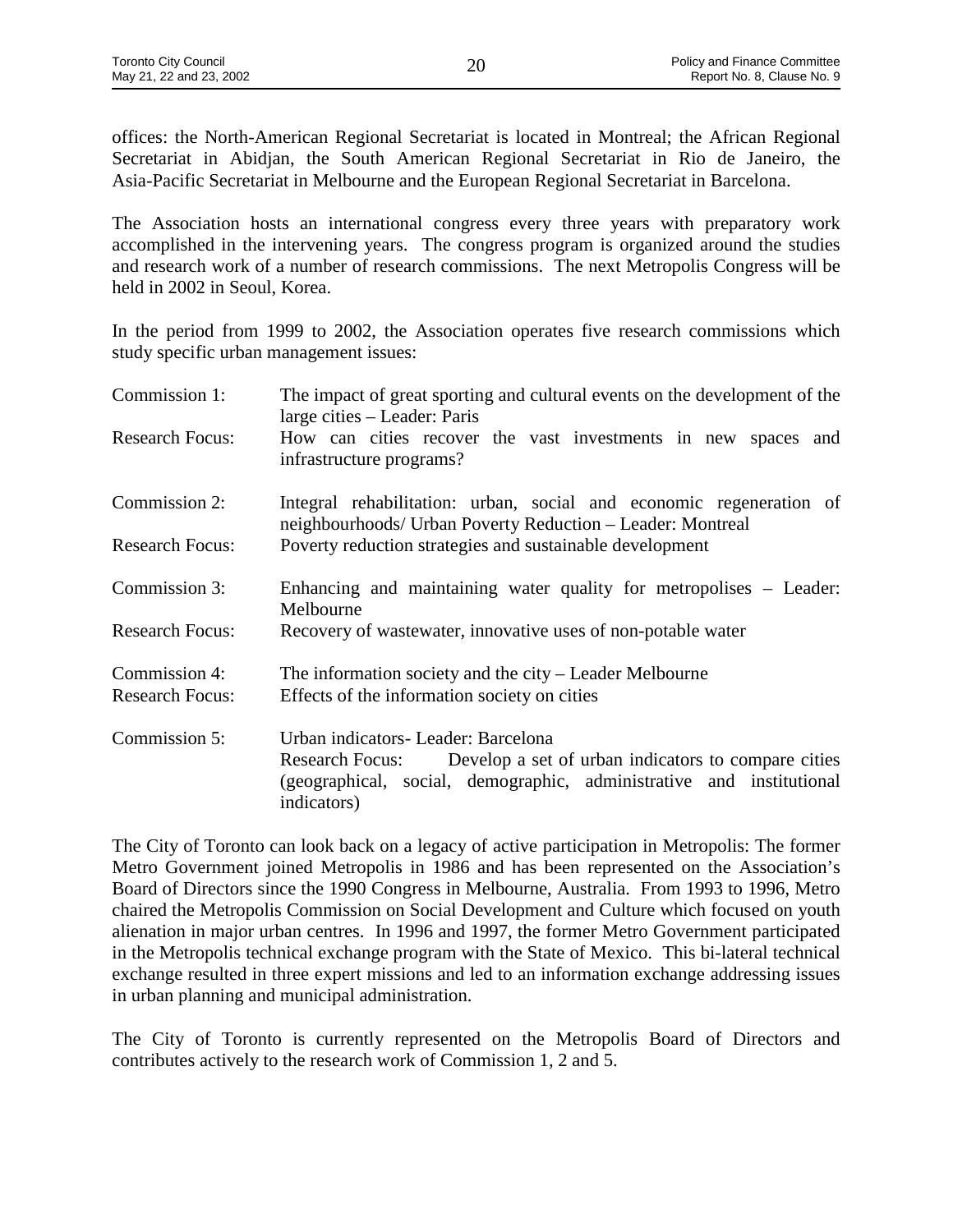International Union of Local Authorities (IULA):

The International Union of Local Authorities, founded in 1913 in Ghent, Belgium, is the oldest world-wide association of local governments. IULA pursues five major objectives:

- (i) to promote local government as a cornerstone of democracy;
- (ii) to present and defend the interests of local government at the national and international level;
- (iii) to foster improvement in the quality of local decision-making, administration, and service provision;
- (iv) to strengthen local government and its institutions as instruments for socio-economic development; and
- (v) to promote and encourage international information exchange and co-operation between local governments.

IULA is headquartered in The Hague, the Netherlands. The organization operates on a decentralized basis and has now seven regional sections including the African, Asia and Pacific, Eastern Mediterranean and Middle Eastern, European, Latin American, Central American and North American Sections. As of January 2000, IULA had 412 members in 111 countries; the organization represents local governments through 112 local government associations and 191 individual local governments. IULA is currently involved in negotiations towards a merger with the United Towns Organization (UTO).

The organization provides a broad range of membership services including international conferences, regional seminars and training courses, documentation and consultancy services, distribution of newsletters, magazines and other informational materials.

The governing body of this organization is the IULA Council which is composed of IULA's local government members. The IULA Council establishes budgetary and program priorities, it debates topics of special interest to its membership and elects the World Executive Committee (WEXCOM), the President and First Vice-President every two years. The World Executive Committee has 47 members and is representative of the different world regions. The World Executive Committee meets twice a year.

The City of Toronto has historical connections with the International Union of Local Authorities: in 1993, the Municipality of Metropolitan Toronto organized and hosted the 31st IULA World Congress under theme "Strengthening communities". The City of Toronto is currently represented on the IULA Board of Directors and is a member of the North-American Section of IULA.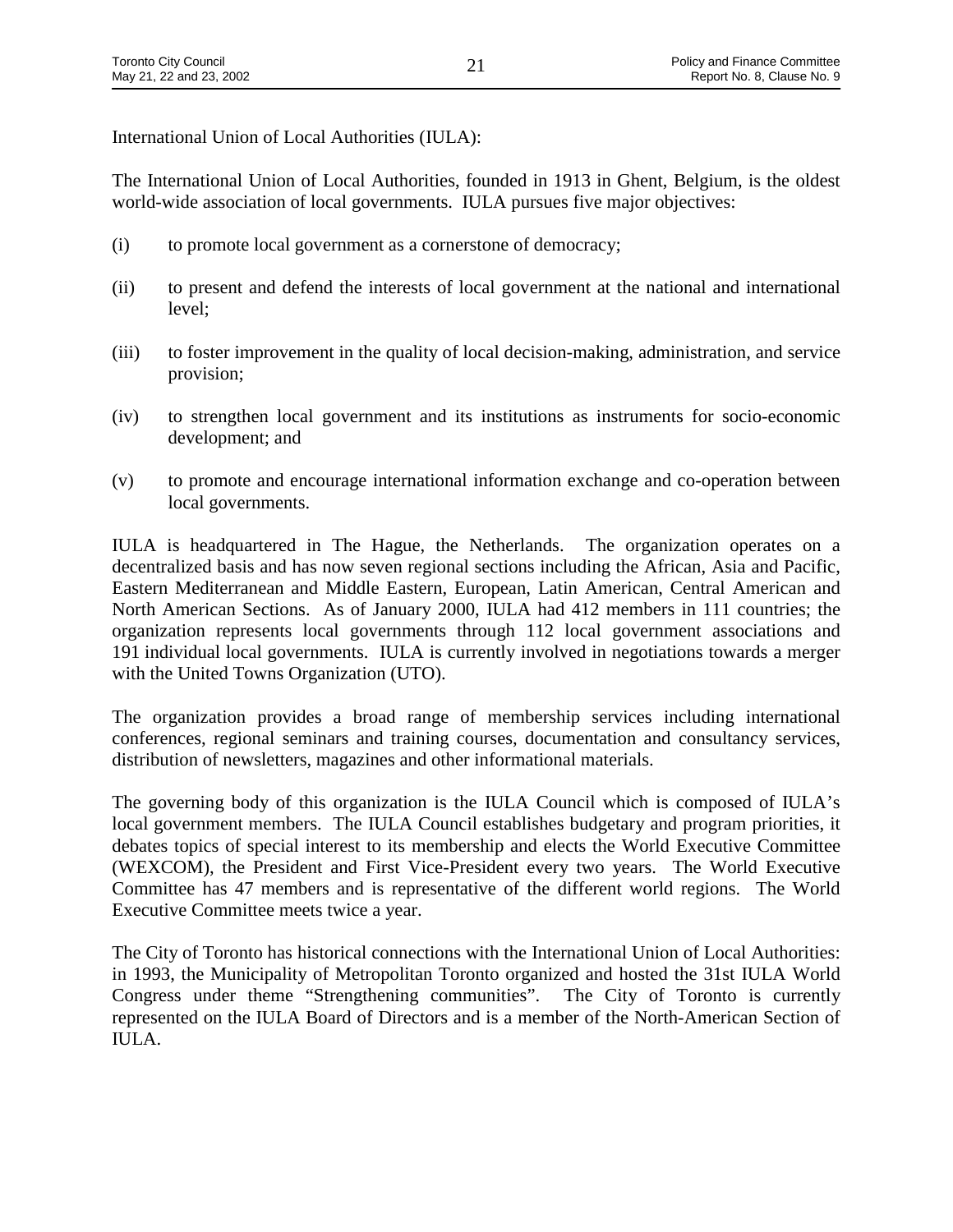International Council for Local Environmental Initiatives (ICLEI):

ICLEI is widely recognized as one of the most successful, and fastest growing new international organizations which emerged as an outcome of the 1992 United Nations "Earth Summit". ICLEI's Local Agenda 21 Campaign has led to the development of sustainable development planning in more than 2,000 cities and towns in 72 countries. ICLEI has been instrumental in training local government officials on environmental issues in more that 80 countries. ICLEI's Cities for Climate Protection Campaign is rapidly expanding in Asia, Europe, North America, Latin America and Africa. This Campaign includes 364 municipalities in 43 different countries. ICLEI has a membership of over 340 municipalities world-wide and more than 90 staff. Apart from its headquarters in Toronto, ICLEI maintains regional offices in Australia, Brazil, Bulgaria, Chile, Germany, Japan, Philippines, the United States and Zimbabwe.

In 1991, the Municipality of Metropolitan Toronto and the City of Toronto entered into a host agreement with the International Council for Local Environmental Initiatives. At that time, the City of Toronto and the Municipality of Metropolitan Toronto won a 15-city international competition to host the ICLEI World Secretariat. The original host agreement was established for the period of 1991- 1993. This original agreement was amended in 1993 and in 1996, and the term of the host agreement was extended to December 31, 2001.

City staff and elected officials have greatly benefited from having ICLEI's World Secretariat located in Toronto: For example, City staff and Members of Council have had the opportunity to participate in numerous international projects and professional exchanges, such as the Urban CO<sup>2</sup> Reduction Project (1991-1994), the Great Lakes Energy Collaborative (1993-1994), Green Fleets Project (1994-1995), Green Buildings Project (1994-1995), the Cities for Climate Protection Campaign (1993-Present) and the Cities 21 Project (1998-1999). ICLEI assisted the City of Toronto in the development of two major international conferences – the 1993 IULA World Congress and the 1992 "World Cities and the Environment" conference. ICLEI supported Toronto's bid for the UN Climate Secretariat in 1995. ICLEI also facilitated Toronto's receipt of the 1990 UNEP Environmental Award and Metro Toronto's receipt of the 1996 Dubai Best Practice Awards.

World Health Organization (WHO):

Toronto is internationally recognized as the birthplace of the Healthy City movement and continues its commitment to the Healthy City mandate and principles.

Urban health and action at the local level represent high priorities for the WHO. Many studies and reports emphasize the growing health challenges of cities such as poverty, violence, social exclusion, pollution, substandard housing, the unmet needs of elderly and young people, homeless people and migrants, unhealthy spatial planning, the lack of participatory practices and the need to seriously address inequality and sustainable development. The Healthy Cities movement has shown the value of a holistic approach to such problems. It is an effective and popular mechanism for promoting policies and programs based on health for all. At the local level, the healthy city approach involves explicit political commitment, institutional changes, inter-sectoral partnerships, extensive networks between and among cities, and innovative actions addressing all aspects of health and living conditions.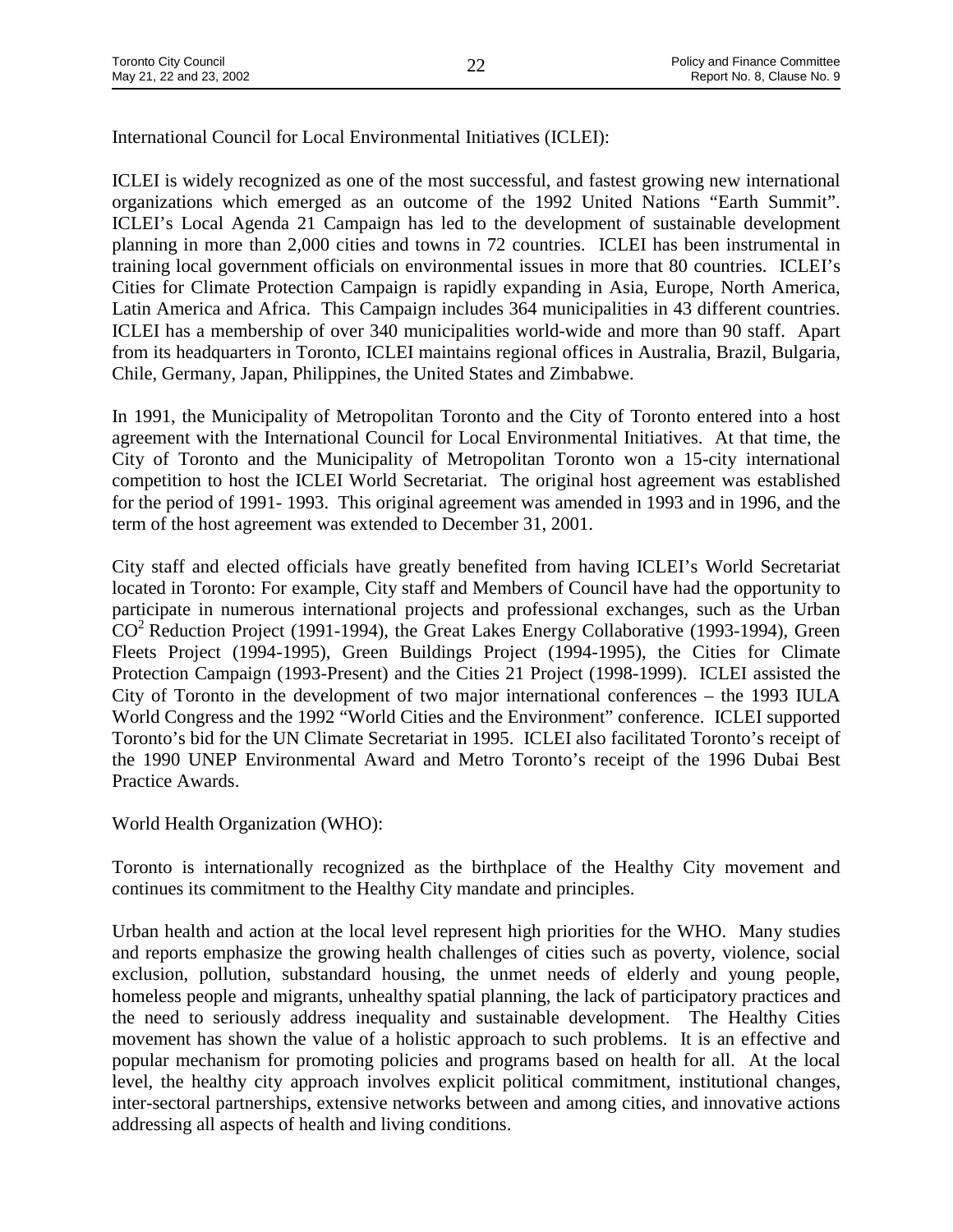A Healthy Toronto 2000 workshop in 1984 became the inspiration for the World Health Organization's Healthy Cities project, the Canadian Healthy Communities initiative and the Toronto Healthy City Office.

The Healthy City Office's work incorporates a number of themes including: inter-sectoral partnerships; healthy public policy development; linking economy, environment and social equity in city programs and policies; facilitating interdepartmental, and corporate wide initiatives within a framework of good governance and, local/regional/international information gathering and sharing.

Healthy City staff collaborate with many international visitors in any given year, and participate in a number of site visits from other healthy cities. In 2000, the Healthy City Office developed working relationships with staff and community leaders from across Ontario, Quebec, Sweden, New Zealand, Great Britain, El Salvador and Brazil and with WHO's International Healthy City Network.

HCO will continue to collaborate with the European Healthy City Network as they complete their Phase III activities. In Phase III, WHO project cities will play a leading role in encouraging action to promote urban, and thereby global health in ways that are both innovative and sustainable. The work will reflect international policy development (most notably, health for all for the twenty-first century and Local Agenda 21) and will build on the experiences and successes of the first two phases. As the sole Honourary member of the European Network, Toronto will continue to exchange information, research and provide advice and feedback on our work. In particular we will be collaborating in the area of healthy city evaluation frameworks and criteria.

Appendix 3: - Goals and Objectives - Health and Social Development

 $\overline{\phantom{a}}$ 

In the area of health and social development, the City of Toronto strives:

To enhance the role of the City in health and social development which includes child and youth development, lifelong health and wellness of all Torontonians.

- (i) to gain wider exposure to municipal best practices in the area of social development;
- (ii) to share the City of Toronto's achievements in the areas of social development, public health and recreation as part of an international dialogue with other cities;
- (iii) to undertake joint research work with international municipalities on social development issues and contribute internationally to shaping social development;
- (iv) to establish common evaluators to measure City practices and procedures against comparable regions;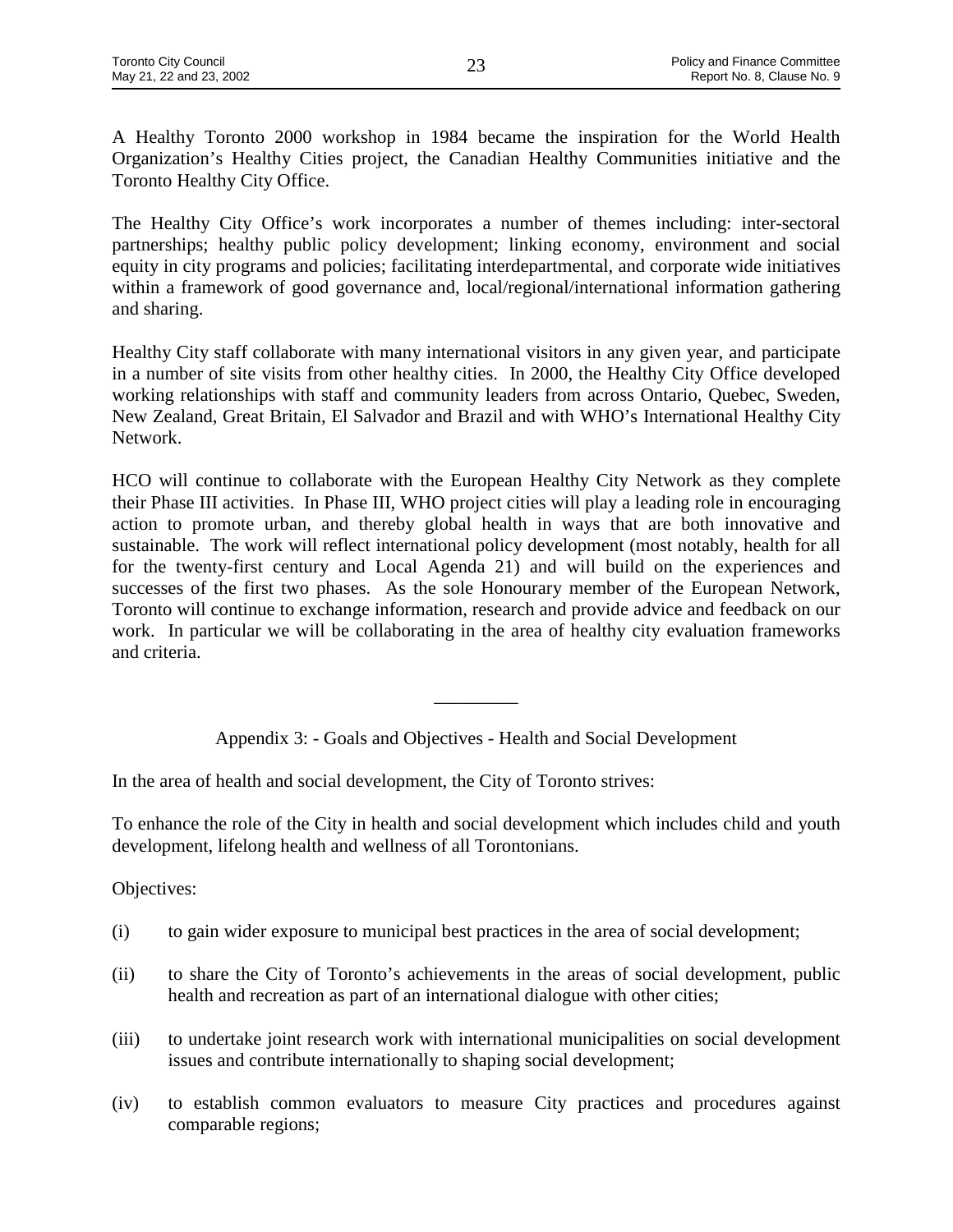- (v) to promote child and youth development by building lifelong leisure skills and interest and shaping constructive values of mutual respect and inclusion;
- (vi) to gain wider exposure to best practices in the areas of public health and recreation which support and enhance lifelong health and wellness of individuals, families and communities in Toronto;
- (vii) to enhance Toronto's leadership role in promoting and maintaining and protecting health;
- (viii) to share knowledge of policies, practices and programs aimed at promoting, maintaining and protecting health;
- (ix) to work with other jurisdictions on health areas of shared interest (such as air pollution, bio-terrorism and migration); and
- (x) to learn about new alternatives to pesticides in order to eliminate the use of pesticides in the city.

 $\overline{\phantom{a}}$ 

| City/Country     | Date        | Municipality | Focus                         | Sponsoring      |
|------------------|-------------|--------------|-------------------------------|-----------------|
|                  | established |              |                               | Organization    |
| Middlesex, Great | 1990-98     | Metropolitan | <b>Ambulance Services</b>     | N/A             |
| <b>Britain</b>   |             | Toronto      |                               |                 |
| Nanjing, China   | 1996        | Scarborough  | <b>Municipal Management</b>   | <b>CIDA/FCM</b> |
| Medellin,        | 1997        | Toronto      | <b>International Summit</b>   | <b>CIDA/FCM</b> |
| Colombia         |             |              | "Large Urban Cities and       |                 |
|                  |             |              | their Drug Plans"             |                 |
| The State of     | 1996        | Metropolitan | Municipal                     | Metropolis      |
| Mexico           |             | Toronto      | Administration; Urban         |                 |
|                  |             |              | <b>Structure Planning;</b>    |                 |
|                  |             |              | Infrastructure financing,     |                 |
|                  |             |              | planning and                  |                 |
|                  |             |              | development; Social           |                 |
|                  |             |              | services                      |                 |
| Lima, Peru       | 1990        | Toronto      | <b>Emergency services</b>     | <b>CIDA/FCM</b> |
| Istanbul, Turkey | 1997        | Metropolitan | Waste Disposal and            | <b>CIDA/FCM</b> |
|                  |             | Toronto      | Landfill Site                 |                 |
|                  |             |              | Preparation; Computer         |                 |
|                  |             |              | Services and Mapping;         |                 |
|                  |             |              | <b>Environmental Control;</b> |                 |
|                  |             |              | Metropolitan                  |                 |
|                  |             |              | Management, Planning          |                 |
|                  |             |              | and Economic                  |                 |
|                  |             |              | Development, Urban            |                 |
|                  |             |              | Transport                     |                 |

Appendix 4: - Overview of technical partnerships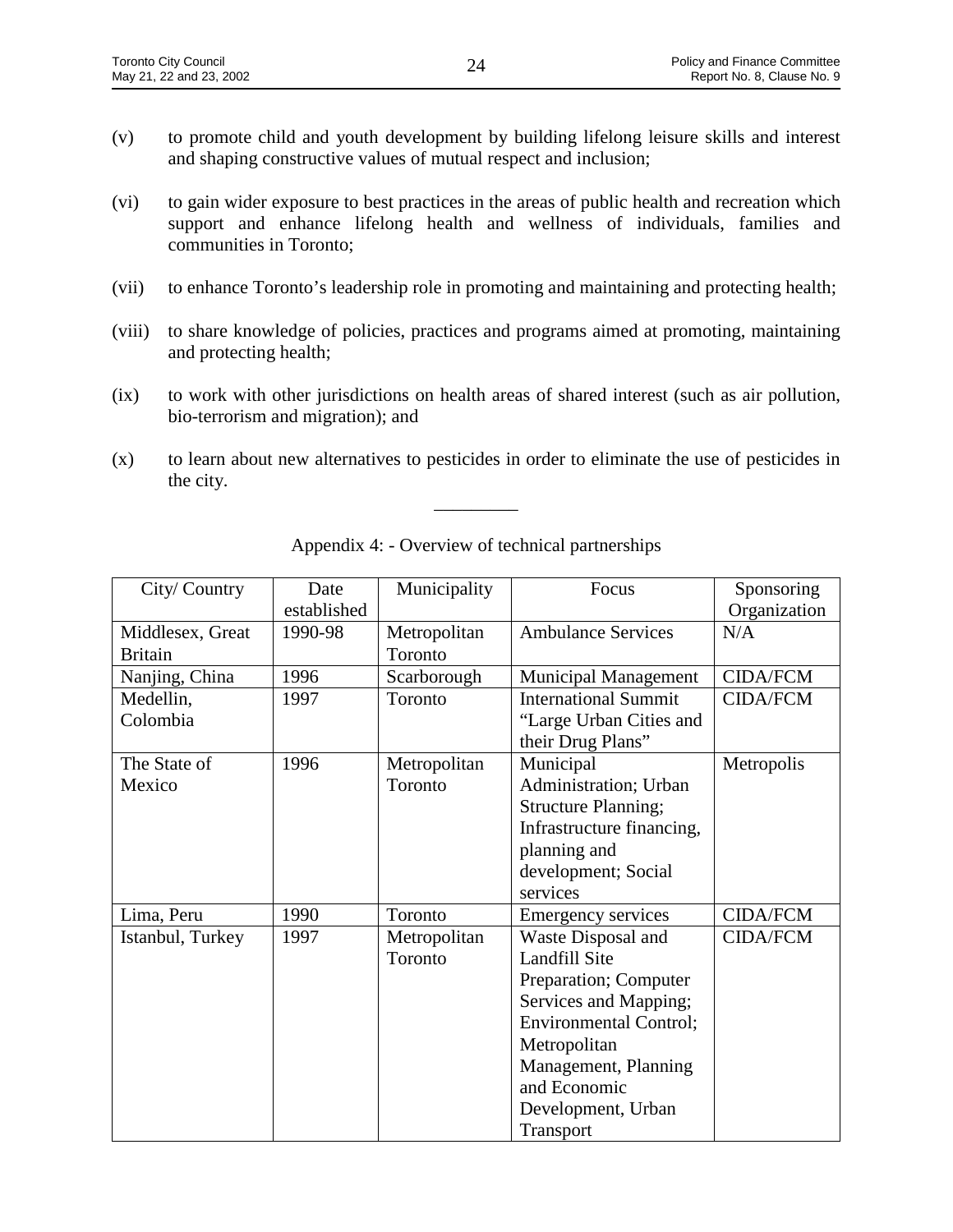| City/Country                                                   | Date<br>established | Municipality | Focus                                                                                                                                                                                                                                | Sponsoring<br>Organization |
|----------------------------------------------------------------|---------------------|--------------|--------------------------------------------------------------------------------------------------------------------------------------------------------------------------------------------------------------------------------------|----------------------------|
| <b>Canadian Baltic</b><br>Municipal<br>Cooperation<br>Program: |                     |              |                                                                                                                                                                                                                                      |                            |
| Tallinn, Estonia<br>Riga, Latvia,<br>Vilnius, Lithuania        | 1997                | Toronto      | Broad spectrum of<br>municipal management<br>issues ranging from<br>strategic plan<br>development to<br>preparation of tourism<br>development strategy                                                                               | <b>CIDA/CUI</b>            |
| Cape Town, South<br>Africa                                     | 1995                | Toronto      | Governance models                                                                                                                                                                                                                    | <b>CIDA/FCM</b>            |
| Soyapango, El<br>Salvador                                      | 1996                | York         | Information technology<br>Emergency<br>Preparedness<br>Economic Development<br>Property assessment                                                                                                                                   | <b>CIDA/FCM</b>            |
| Sao Paulo, Brazil                                              | 1987                | Toronto      | Community<br>participation; emergency<br>services; waste<br>management;<br>transportation planning;<br>historical conservation;<br>heritage maintenance;<br>cultural programming;<br>multiculturalism; GIS;<br>Healthy City approach | <b>CIDA/FCM</b>            |

| Appendix 5: - International Alliance Program |  |
|----------------------------------------------|--|
|----------------------------------------------|--|

 $\frac{1}{2}$ 

| Goals |                      | Objectives |                                                                                                                                            |
|-------|----------------------|------------|--------------------------------------------------------------------------------------------------------------------------------------------|
| (1)   | Economic Development | (i)        | Help Toronto businesses<br>increase<br>exports of Toronto-made products and<br>services;                                                   |
|       |                      | (ii)       | Attract high quality jobs and new<br>sources of revenue for City services<br>by bringing in new business and<br>investment to Toronto; and |
|       |                      | (iii)      | Increase Toronto's profile on the<br>world stage.                                                                                          |